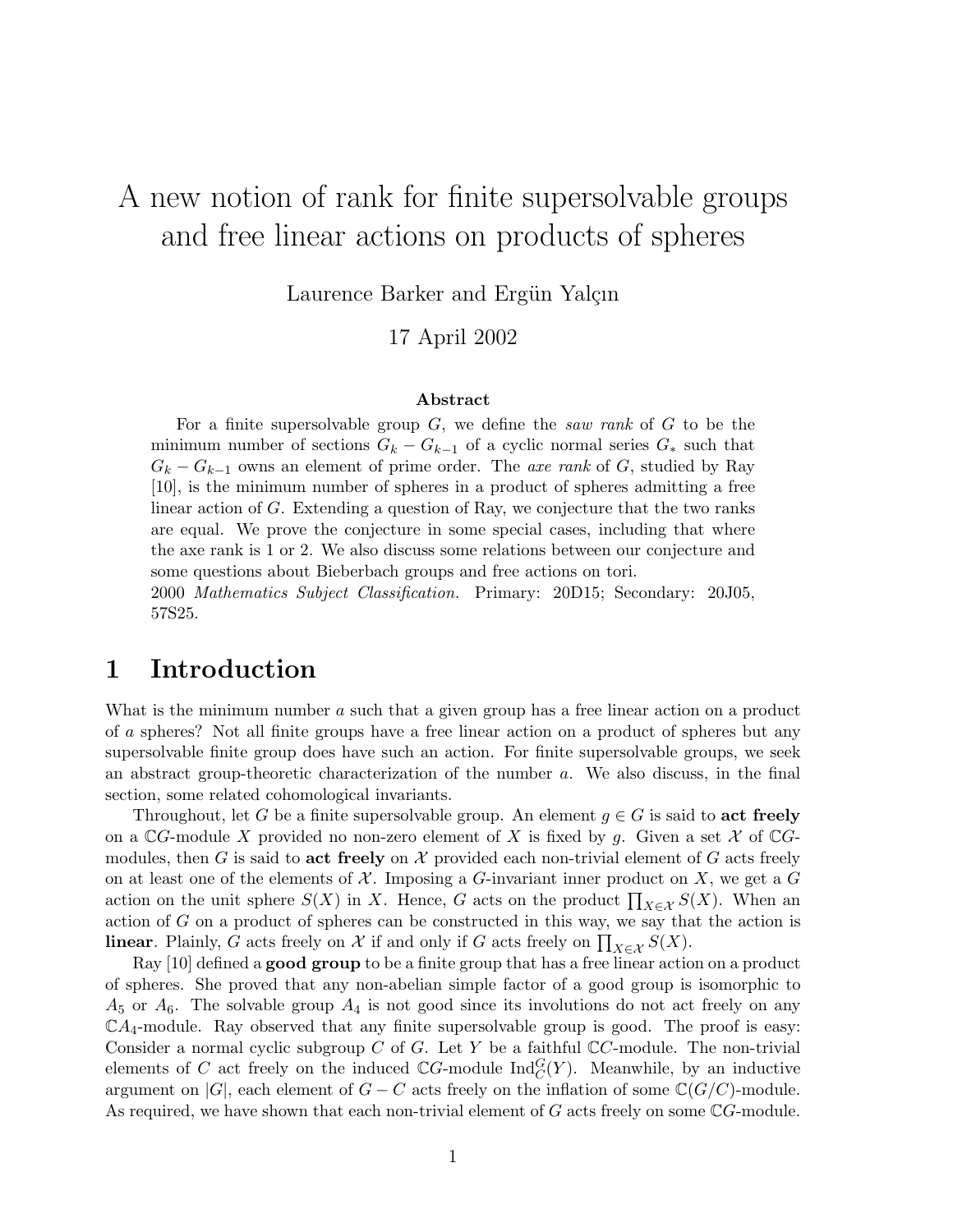We define axe(G), called the **axe rank** of G, to be the minimum size of a set of  $\mathbb{C}G$ modules upon which G acts freely. In other words,  $\operatorname{axe}(G)$  is the minimum number of spheres in a product of spheres admitting a free linear action.

A group element of prime order is called a Cauchy element. Consider a normal series

$$
G_* \; : \; 1 = G_0 \lhd \ldots \lhd G_t = G
$$

whose factors  $G_k/G_{k-1}$  are cyclic. For  $1 \leq k \leq t$ , the factor  $G_k/G_{k-1}$  is said to be **Cauchy** provided the set  $G_k - G_{k-1}$  owns a Cauchy element. The number of Cauchy factors in  $G_*$  is called the rank of  $G_*$ , denoted rk $(G_*)$ . We define the saw rank of G, denoted saw $(G)$ , to be the minimum  $rk(G_*)$  as  $G_*$  runs over the normal series with cyclic factors. Note that, when G is a p-group, the factor  $G_k/G_{k-1}$  is Cauchy if and only if the sequence  $1 \to G_{k-1} \to G_k \to$  $G_k/G_{k-1} \to 1$  splits.

In the case where G has prime exponent p and order  $p^s$ , Ray [10, Section 3] asked whether  $\mathrm{axe}(G)$  is equal to s. In this case,  $s = \mathrm{ saw}(G)$ . We extend the question and, in view of the evidence we shall accumulate, we pose it as a conjecture:

#### Conjecture 1.1. For a finite supersolvable group, the axe rank is equal to the saw rank.

Thus, we are proposing saw(G) as an abstract group-theoretic characterization of  $\operatorname{ax}(G)$ . Note that there are examples where the other notions of rank fail to coincide with the axe rank. For instance, when G is the non-abelian p-group of order  $p^3$  and exponent p, the number of generators of  $G$  and the rank of maximal elementary abelian subgroups in  $G$  are both 2, whereas saw $(G) = \text{axe}(G) = 3$ . The sectional rank of G (the largest number s such that every subgroup  $H \leq G$  is generated by s elements) is also 2. Another interesting example is given in [10] where G is the 3-group which is not meta-cyclic, but  $\operatorname{asc}(G) = \operatorname{sam}(G) = 2$ . So, the axe rank can be strictly less than the minimum number of cyclic sections.

In the cases where we have resolved the conjecture affirmatively, the equality  $axe(G)$  =  $saw(G)$  may be of interest in its own right. The resolved cases and the reductions we have obtained seem to be sufficiently diverse to justify the conjectural status of the equality. Proposition 2.5 says that the conjecture holds for all finite abelian groups and, in this case, the axe rank and saw rank are both equal to the minimum size of a generating set. As a special case of Corollary 2.6, the conjecture holds for all p-central groups. Theorem 2.8 asserts that  $\operatorname{axe}(G) = 1$  if and only if  $\operatorname{ saw}(G) = 1$ . Theorem 4.1 asserts that, when G is a p-group,  $\operatorname{axe}(G) = 2$  if and only if  $\operatorname{ saw}(G) = 2$ . Theorem 5.9 asserts the conjectured equality in the case where some maximal subgroup of  $G$  is elementary abelian.

It is an immediate consequence of Corollary 2.4 that, if the conjecture holds for all groups of prime power order, then it holds for all finite nilpotent groups. Proposition 5.5 asserts that if the conjecture holds for all finite groups with exponent  $p$ , then it holds for all finite regular p-groups. Half of Conjecture 1.1 is almost trivial: Lemma 2.2 says that  $\operatorname{asc}(G) \leq \operatorname{sav}(G)$ .

The axe rank and saw rank are, in different ways, the sizes of minimal covers of the Cauchy elements. When G acts freely on X, each element  $X \in \mathcal{X}$  sweeps out a ragged swath consisting of those Cauchy elements that act freely on  $X$ . The axe rank is the minimum number of swipes needed to reap all the Cauchy elements. On the other hand, a subnormal series  $G_*$  for G cuts the set of non-trivial elements neatly into slices  $G_1 - G_0, ..., G_t - G_{t-1}$ . A Cauchy factor  $G_k/G_{k-1}$  accounts for precisely those Cauchy elements that belong to  $G_k - G_{k-1}$ .

Although it is rather difficult to characterize the groups with a fixed saw rank, some observations can be made in the case of saw rank 2. A brief discussion of classification of  $p$ -groups with saw rank 2 can be found in Section 4. For more general characterizations, it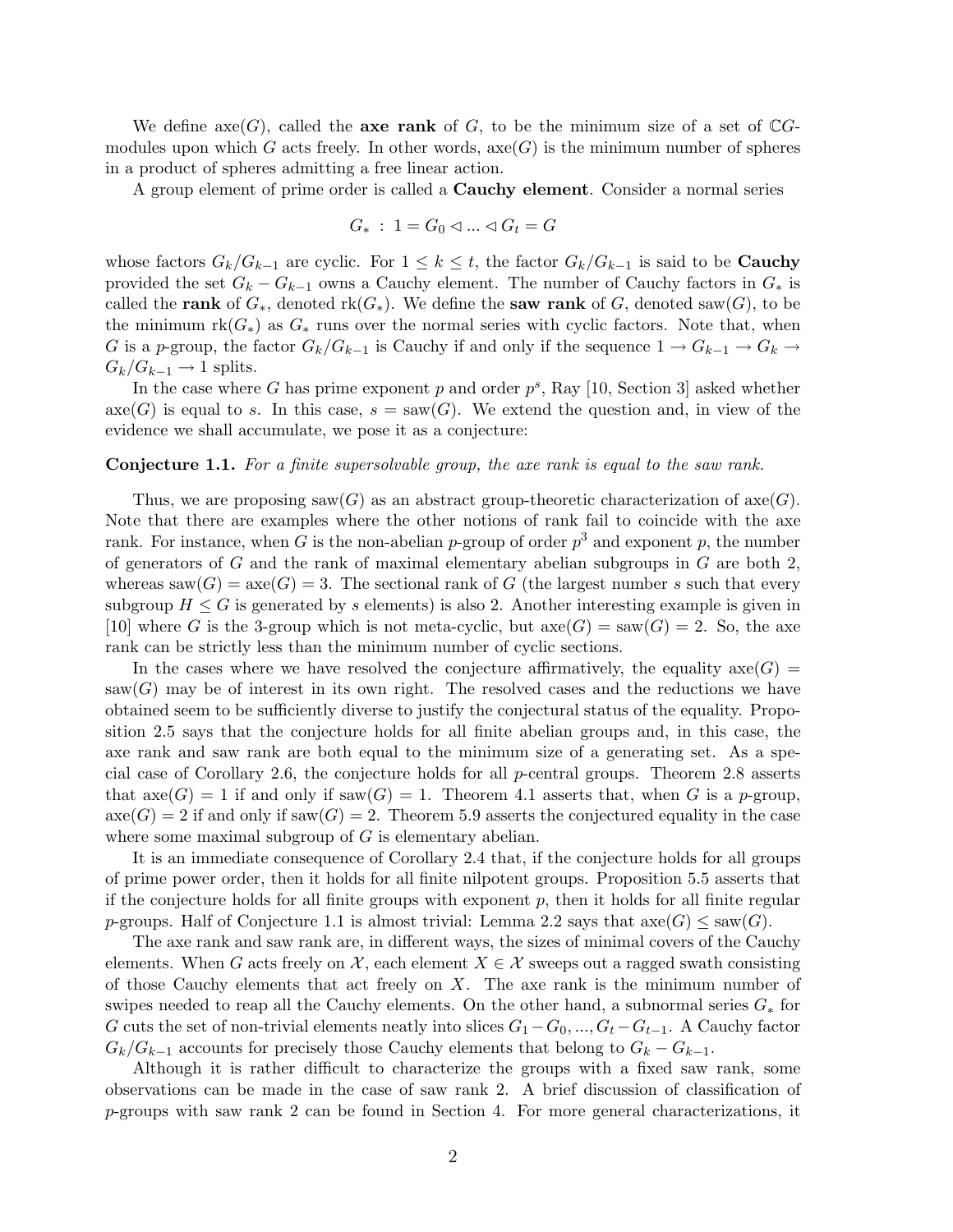would be desirable to have a way of constructing a cyclic normal series  $G_*$  with the minimal rank  $rk(G_*) = saw(G)$ . We must leave that as an open problem.

In Section 6, we discuss relations between free linear actions on products of spheres and free actions on tori. The main observation is that, given a free linear action on a product of  $k$  spheres, there is a natural way to construct a free action on a torus, where the group acts on the homology of the torus by permuting a basis with  $k$  orbits. When  $G$  acts freely on a torus  $X = T<sup>n</sup>$ , the fundamental group of orbit space  $X/G$  is a Bieberbach group. So there is an associated Bieberbach group for every free linear action on a product of spheres. Using these associations we show that the axe-saw conjecture would follow from affirmative answers to certain questions about Bieberbach groups and free actions on tori.

Finally, we would like to point out that the saw rank conjecture has applications to product actions on products of spheres. Given G-spaces  $X_1, \ldots, X_k$ , the diagonal G-action on  $X_1 \times$  $\cdots \times X_k$  is called a product action. Notice that free linear actions are product actions where G acts on each sphere through a complex representation. Dotzel and Hamrick proved in [6] that when G is a p-group, G-actions on mod p-homology spheres resemble linear actions. The resemblance is explained through dimension functions. In particular, their result implies that if G acts on a mod  $p$  homology sphere, it acts on a sphere linearly with exactly same group elements acting freely. So, given a free product action on products of k-spheres, there is a free linear action on same number of spheres. In this way, for p-groups, the saw-axe conjecture applies to product actions as well.

#### 2 Some general properties and easy consequences

We begin with two easy but very useful lemmas.

**Lemma 2.1.** Given  $H \leq G$ , then  $\operatorname{axe}(H) \leq \operatorname{axe}(G)$  and  $\operatorname{ saw}(H) \leq \operatorname{ saw}(G)$ .

*Proof.* For the first inequality, observe that if G acts freely on a set  $X$ , then H also acts freely by restriction. For the second, let  $G_*$  be a normal cyclic-factor series for G with  $rk(G_*) = saw(G)$ , and let  $H_*$  be the series obtained by intersecting each term with H. Then  $rk(H_*) \leq rk(G_*)$  $saw(G)$ .  $\Box$ 

**Lemma 2.2.** axe(G)  $\leq$  saw(G).

*Proof.* Let  $G_*$  be a normal cyclic-factor series for G with  $rk(G_*) = saw(G)$ . For each Cauchy factor  $G_k/G_{k-1}$ , let  $Y_k$  be a  $\mathbb{C}G_k$ -module such that ker  $Y_k = G_{k-1}$ . Let  $X_k = \text{Ind}_{G_k}^G Y_k$ . Then every Cauchy element of  $G_k-G_{k-1}$  acts freely on  $X_k$ . Hence, G acts freely on the set  $\{X_k\}$ .  $\Box$ 

We shall consider some special cases. First, we need a lemma:

**Lemma 2.3.** For a direct product  $G = G' \times G''$ , we have  $\operatorname{axe}(G) \leq \operatorname{axe}(G') + \operatorname{axe}(G'')$  and  $\text{ssaw}(G) \leq \text{ssaw}(G') \times \text{ssaw}(G'')$ . Furthermore, if |G'| and |G''| are coprime, then  $\text{axe}(G)$  =  $\max(\mathrm{axe}(G'), \mathrm{axe}(G''))$  and  $\mathrm{ saw}(G) = \max(\mathrm{ saw}(G'), \mathrm{ saw}(G'')).$ 

*Proof.* The inequality for axe rank holds by considering induction from  $G'$  and  $G''$  to  $G$ . The inequality for saw rank is obvious. Now suppose that  $|G'|$  and  $|G''|$  are coprime. By Lemma 2.1, we need only show that  $\mathrm{axe}(G) \leq \max(\mathrm{axe}(G'), \mathrm{axe}(G''))$  and similarly for  $\mathrm{ saw}(G)$ . If G' and  $G''$  act freely on  $\{X'_1, ..., X'_\alpha\}$  and  $\{X''_1, ..., X''_\alpha\}$ , then G acts freely on  $\{X'_1 \otimes X''_1, ..., X'_\alpha \otimes X''_\alpha\}$ . If  $G'_{*}$  and  $G''_{*}$  are normal cyclic-factor series for  $G'$  and  $G''$ , then there exists a normal cyclicfactor series  $G_*$  for G such that the j-th Cauchy factor of  $G_*$  is isomorphic to the direct product of the *j*-th Cauchy factor of  $G'_{*}$  and the *j*-th Cauchy factor of  $G''_{*}$ .  $\Box$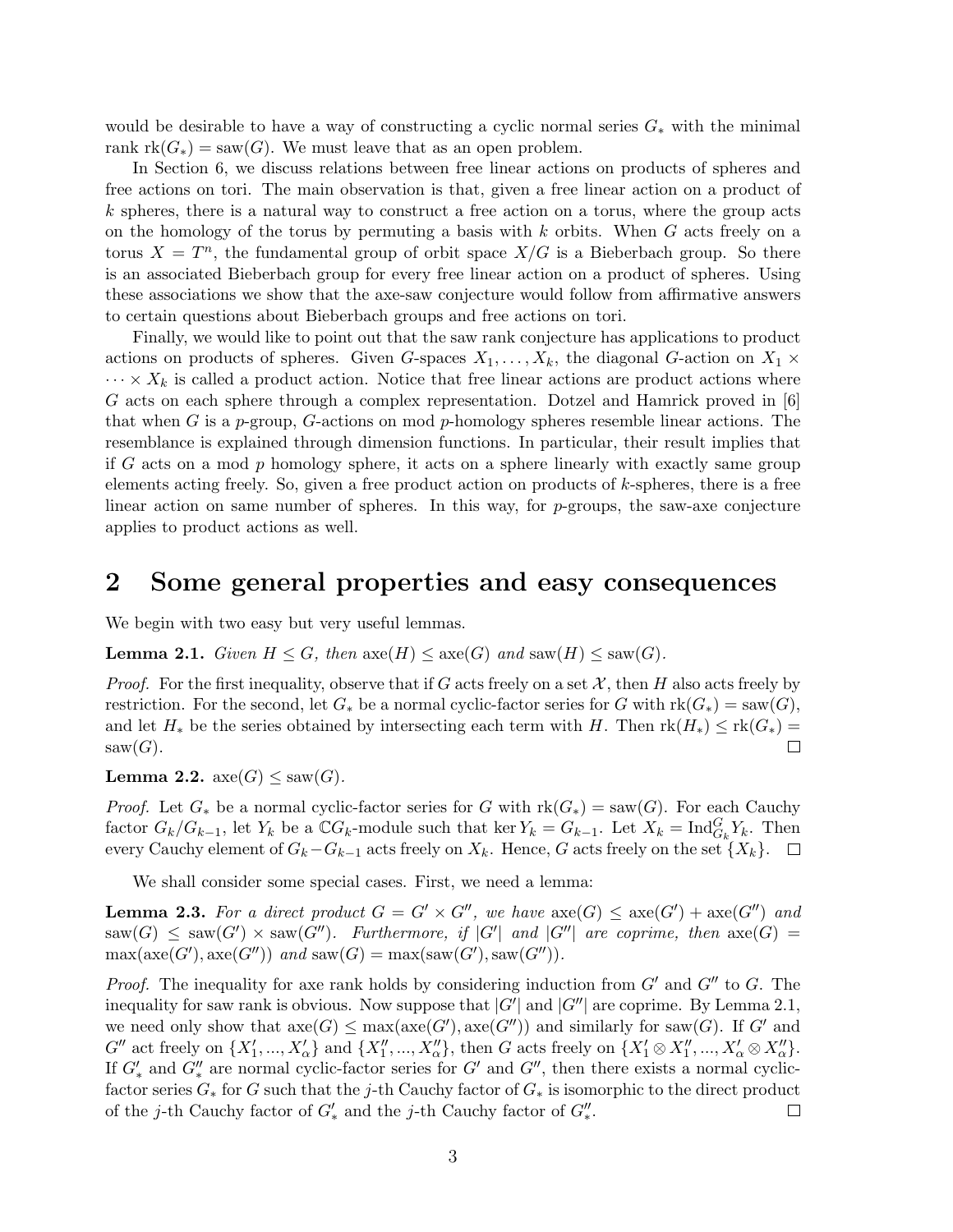As an immediate consequence:

**Corollary 2.4.** Suppose that  $G$  is nilpotent. Then the axe rank of  $G$  is the maximum axe rank of a Sylow subgroup of G. The saw rank of G is the maximum saw rank of a Sylow subgroup of  $G$ .

**Proposition 2.5.** If G is abelian, then  $\operatorname{axe}(G) = \operatorname{rk}(G) = \operatorname{ saw}(G)$ .

*Proof.* By the previous two results,  $\operatorname{axe}(G) \leq \operatorname{ saw}(G) \leq \operatorname{rk}(G)$ . Suppose that G acts freely on a set of irreducibles  $\{X_1, ..., X_a\}$ , and let  $\chi_1, ..., \chi_a$  be the corresponding characters. The function  $g \mapsto (\chi_1(g), ..., \chi_a(g))$  is a group monomorphism, so  $rk(G) \leq x\epsilon(G)$ .  $\Box$ 

Alternatively, for abelian G, we can obtain the inequality  $\operatorname{axe}(G) \leq \operatorname{rk}(G)$  by the following counting argument. Let p be a prime with maximal multiplicity r in  $|G|$ , and let E be the maximal elementary abelian p-subgroup of A. Then  $rk(E) = r = rk(G)$ . By Lemma 2.1, we may assume that  $E = G$ . Hence, the kernel of any irreducible CG-module has index p in G. The intersection of a such kernels has index at most  $p^a$ . Again, we have shown that  $\operatorname{axe}(G) \leq \operatorname{rk}(G)$ .

**Corollary 2.6.** If all the Cauchy elements of G are central, then  $\operatorname{axe}(G) = \operatorname{axe}(Z(G)) =$  $saw(Z(G)) = saw(G).$ 

*Proof.* By considering induction and restriction, it is easy to see that  $\operatorname{axe}(G) = \operatorname{axe}(Z(G))$ . By extending a normal cyclic factor series for  $Z(G)$ , we deduce that saw $(G) = \text{saw}(Z(G))$ . The  $\Box$ middle equality holds by Proposition 2.5.

Let us compare the saw rank with some other ranks. Recall that, for a finite group  $H$ , the rank of H, written as  $rk(H)$ , is defined to be the largest r such that  $(\mathbb{Z}/p)^r \leq H$  for some prime p. The minimal number of generators of H is denoted by  $d(H)$ . The sectional rank,  $srk(H)$ , is defined to be the maximal  $d(K)$  over all subgroups  $K \leq H$ .

**Proposition 2.7.** We have  $rk(G) \leq saw(G)$ . If G is a p-group with  $p > 2$ , then  $d(G) \leq$  $srk(G) \leq saw(G).$ 

*Proof.* The first inequality follows from Lemma 2.1 and Proposition 2.5. When G is a p group, with  $p > 2$ , Laffey [9] proves that

$$
d(G) \le \max\{ \log_p |K| : K \le G, [K, K] \le Z(K), \exp(K) = p \}.
$$

Since  $\log_p |K| = \text{saw}(K)$  when K has exponent p, and  $\text{saw}(K) \leq \text{saw}(G)$  for all subgroups  $K \leq G$ , we get  $d(G) \leq \text{saw}(G)$ . Applying this to each subgroup, we get  $\text{srk}(G) \leq \text{saw}(G)$ .  $\Box$ 

In Section 4, we shall see that the following result is an easy consequence of some material in Section 3. Let us also give a direct proof.

**Theorem 2.8.** The following conditions are equivalent:

- (a)  $saw(G) = 1$ ,
- (b)  $\mathrm{axe}(G) = 1$ ,
- (c) Every subgroup whose order is a product of two primes is cyclic,
- (d) The Cauchy elements generate a cyclic subgroup.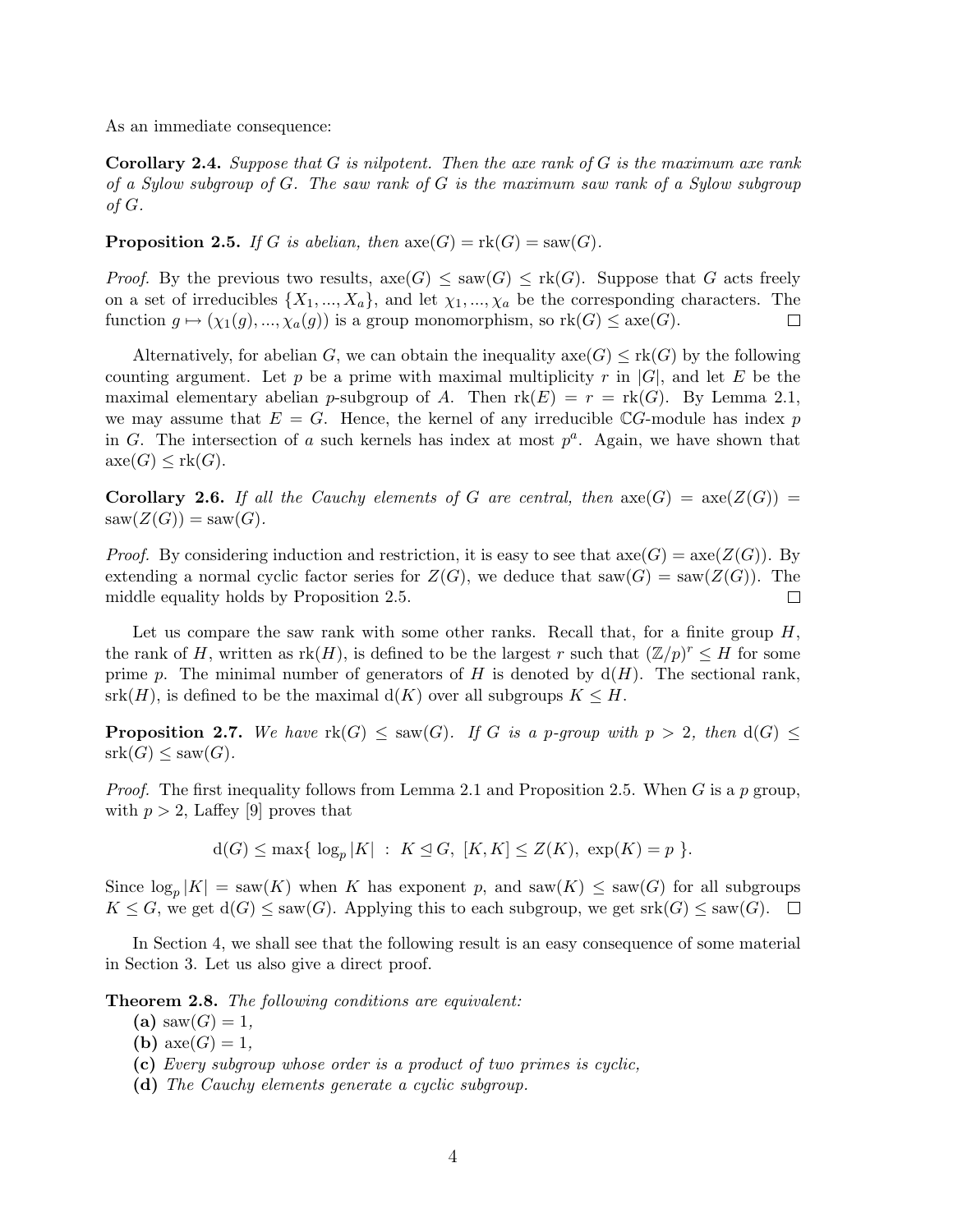*Proof.* By Lemma 2.2, (a) implies (b). A special case of Wolf [13, Theorem 5.3.1] says that (b) implies (c). Supposing that (d) holds, consider a normal series  $G_*$  with cyclic quotients and such that  $G_1$  is the subgroup generated by the Cauchy elements. Then  $rk(G_*)=1$ , and condition (a) holds.

Before showing that (c) implies (d), let us recall a general property of finite supersolvable groups: Any maximal normal abelian subgroup  $A$  of  $G$  is maximal as an abelian subgroup of G. To see this, suppose, for a contradiction, that  $A$  is a maximal normal abelian subgroup such that  $A < C_G(A)$ . The normal series  $1 \leq A \leq C_G(A) \leq G$  refines to a chief series  $G_*$ . Writing  $A = G_{k-1}$ , then  $G_k$  is a normal abelian subgroup of G. This contradicts the maximality of A.

Now assume (c). Let A be a maximal normal abelian subgroup of  $G$ . By the hypothesis, the Sylow subgroups of  $A$  are cyclic. To deduce (d), we may assume, for a contradiction, that an element g of prime order p belongs to  $G - A$ . Consider the conjugation action of g on A. For each prime divisor q of |A|, the conjugation action stabilizes the Sylow q-subgroup Q of A, and also stabilizes the subgroup  $Q_0 \leq Q$  generated by the Cauchy elements. Notice that since Q is cyclic,  $Q_0$  is cyclic of order q. If  $q = p$ , we obtain a contradiction by observing that g and  $Q_0$  generate an elementary abelian p-group of rank 2. Supposing now that  $q \neq p$ , the hypothesis implies that  $\langle g \rangle Q_0$  is cyclic. If a non-trivial automorphism of a cyclic q-group has order coprime to  $q$ , then it restricts to a non-trivial automorphism of the subgroup of order  $q$ . Therefore g must centralize Q. We have shown, in fact, that g centralizes A. This contradicts the condition that A is maximal as an abelian subgroup.  $\Box$ 

Recall that the quaternion groups and the cyclic groups of prime-power order are the only finite groups with a unique subgroup of prime order. (See, for instance, Ashbacher [2, Exercise 8.4.). So, when G is a p-group, the axe rank and saw rank of G are unity if and only if G is quaternion or cyclic.

### 3 Swaths

We have noted that the definition of the saw rank is purely group theoretic. In order to relate the axe rank and the saw rank, it will help to have a purely group theoretic description of the Cauchy elements that act freely on a suitable  $\mathbb{C}G$ -module. Given subgroups K and H of G such that  $K \trianglelefteq H \trianglelefteq G$  and  $H/K$  is cyclic, the subset

$$
H -_{\mathcal{G}} K := H - \bigcup_{g \in G} K^g
$$

is called a **swath** of G. Given a  $\mathbb{C}G$ -module X, we write  $\mathcal{C}(X)$  for the set of Cauchy elements that act freely on X.

Recall that a  $\mathbb{C}G$ -module X is said to be **monomial** provided X is induced from a 1dimensional module of a subgroup.

**Lemma 3.1.** Let  $H - G K$  be a swath. Let Y be any 1-dimensional CH-module with kernel K, and let X be the monomial  $\mathbb{C}G$ -module  $\text{Ind}_{H}^{G}(Y)$ . Then  $\mathcal{C}(X)$  is the set of Cauchy elements belonging to  $H -_G K$ .

*Proof.* As a  $\mathbb{C}H$ -module by restriction, X is the sum of the 1-dimensional modules of the form  $Y \otimes q$  where  $q \in G$ . The elements of  $H - K<sup>g</sup>$  are precisely the elements  $x \in G$  such that x (piecewise) stabilizes  $Y \otimes g$  and x does not (pointwise) fix the elements of  $Y \otimes g$ .  $\Box$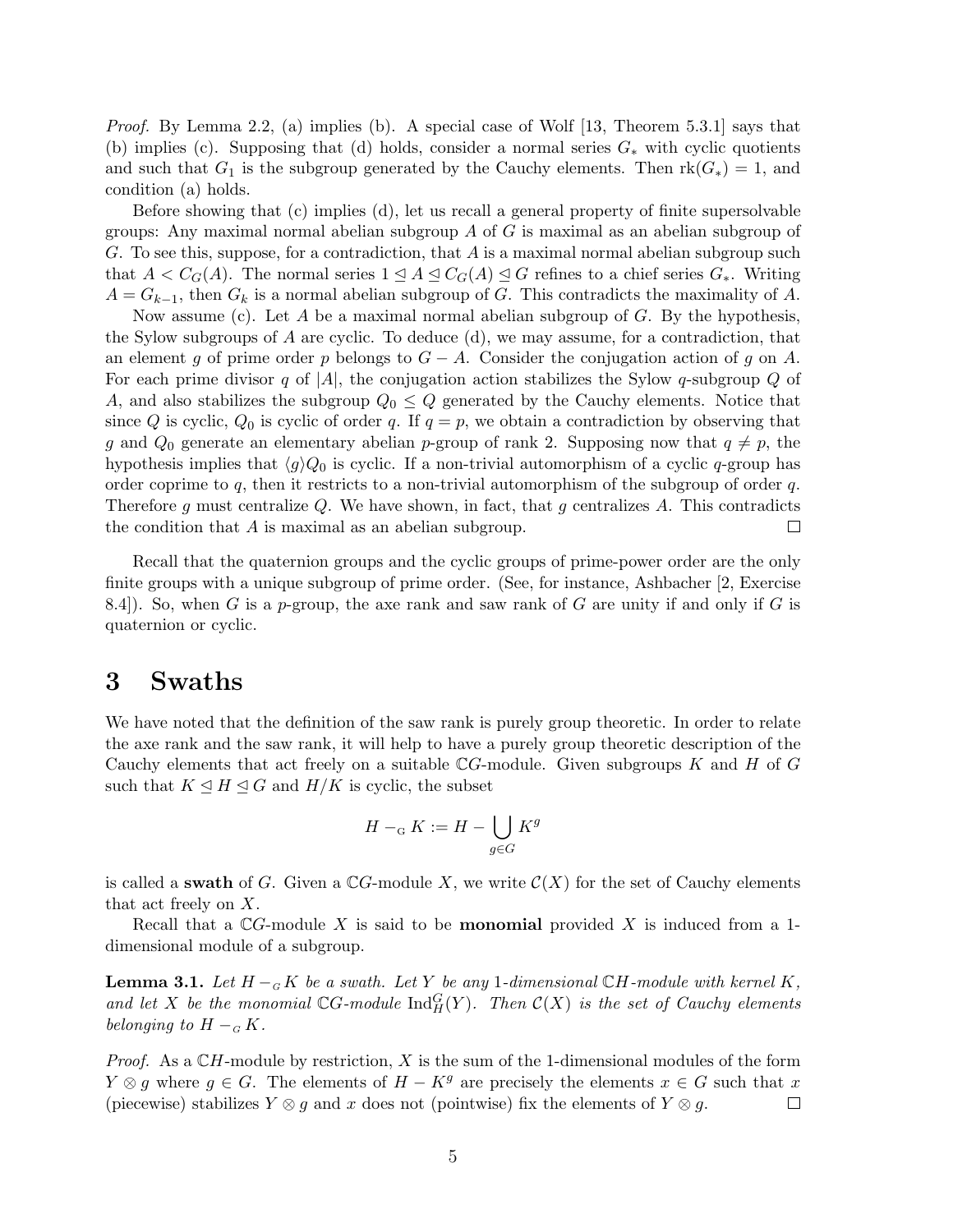**Lemma 3.2.** Let X be a monomial CG-module. Then there exists a swath  $H -_{G} K$  such that  $|H: K|$  is square-free and  $\mathcal{C}(X) \subseteq H -_G K$ .

*Proof.* Let  $X = \text{Ind}_{H}^{G} Y$  where Y is a 1-dimensional CH-module. Any Cauchy element not in the core of H must permute the spaces  $Y \otimes g$  non-trivially, and therefore fixes a non-zero vector. So any Cauchy element acting freely on  $X$  must belong to the core of  $H'$ . Replacing H with its core and X with its restriction to the core, we can assume that  $X$  is a monomial  $\mathbb{C}G$  induced from normal  $H$ .

Let K be the kernel of Y. By Lemma 3.1,  $\mathcal{C}(X)$  is contained in  $H_{\alpha}$ K. Assume that H is minimal with this property. Let L be the subgroup of H such that  $K \le L \le H$  and  $L/K$  is the subgroup of  $H/K$  generated by the Cauchy elements in  $H/K$ . Plainly,  $|L:K|$  is square-free. Any Cauchy element  $x \in H -_{\mathcal{G}} K$  also belongs to  $L -_{\mathcal{G}} K$ . The conjugates of x, being Cauchy elements in  $H - G K$ , also belong to  $L - G K$ . Therefore

$$
x \in \bigcap_{g \in G} (L - G)g = \text{core}_G(L) - G(\text{core}_G(L) \cap K).
$$

 $\Box$ 

 $\Box$ 

By the minimality assumption,  $H = L$ . Therefore  $|H : K|$  is square-free.

If G acts freely on a set X of  $\mathbb{C}$ G-modules, then each element  $X \in \mathcal{X}$  can be replaced with an irreducible summand of  $X$ ; the action will still be free. It is well-known (see Serre [11, Theorem 16]) that every irreducible complex representation of a finite supersolvable group is monomial. So, we can apply the above two lemmas to the free actions on set of arbitrary CG-modules, and obtain the following alternative characterization for the axe rank.

**Proposition 3.3.** The axe rank  $\operatorname{axe}(G)$  is the minimum number a such that all the Cauchy **Froposition 3.3.** The axe rank  $\text{axe}(G)$  is the minimum number a such that all the Cauchy elements belong to a union  $\bigcup_{j=1}^{a} H_j - {}_G K_j$  of a swaths of G. Furthermore, we may assume that each index  $|H_j: K_j|$  is square free.

Proof. The assertion now follows from Lemmas 3.1 and 3.2.

**Lemma 3.4.** Suppose that G is a non-trivial 2-group. Given a monomial  $\mathbb{C}G$ -module X, then  $\mathcal{C}(X)$  is contained in a swath  $H - G K$  such that  $|H : K| = 2$  and  $K \trianglelefteq G$ .

*Proof.* We may assume that  $\mathcal{C}(X)$  is non-empty. Let K be the kernel of X, and let H be the subgroup generated by K and  $\mathcal{C}(X)$ . The elements of  $\mathcal{C}(X)$  act on X as multiplication by  $-1$ ,  $\Box$ so the product of any two of them belongs to K, so  $|H:K|=2$ .

When G is a p-group with p odd,  $\mathcal{C}(X)$  need not be contained in a swath  $H_{\mathcal{G}}K$  with  $K\mathcal{Q}G$ . Indeed, let G be the wreath product of  $C_3 \wr C_3$ , let H be the normal subgroup  $C_3 \times C_3 \times C_3$ , and put  $X = \text{Ind}_{H}^{G}(Y)$  where Y has kernel  $C_3 \times C_3 \times 1$ . Writing the elements of H as vectors  $(x, y, z)$  over the field of order 3, then  $\mathcal{C}(X)$  consists of the 8 vectors whose coordinates x, y, z are all non-zero. Let K be the subgroup of H consisting of the vectors whose coordinates sum to zero. Then K is the unique index p subgroup of H such that  $K \trianglelefteq G$ . But  $H - K$  does not contain  $\mathcal{C}(X)$ .

**Lemma 3.5.** Suppose that G is a p-group with p odd. Let  $H' -_G K'$  be a swath of G such that K' is cyclic. Then the set of Cauchy elements in  $H' - {}_G K'$  is contained in a swath  $H - {}_G K$  of G such that  $H \cong C_p \times C_p$  and  $K \cong C_p$ .

*Proof.* Let H be the subgroup of H' generated by the Cauchy elements, and let  $K = H \cap K'$ . Ashbacher  $[2, 23.4]$  says that, for p-groups with class at most 2, the Cauchy elements generate an elementary abelian subgroup. In particular, H is elementary abelian. Since  $H'/K'$  and  $K'$ are cyclic, and  $1 < K < H$ , we have  $|K| = p$  and  $|H| = p<sup>2</sup>$ .  $\Box$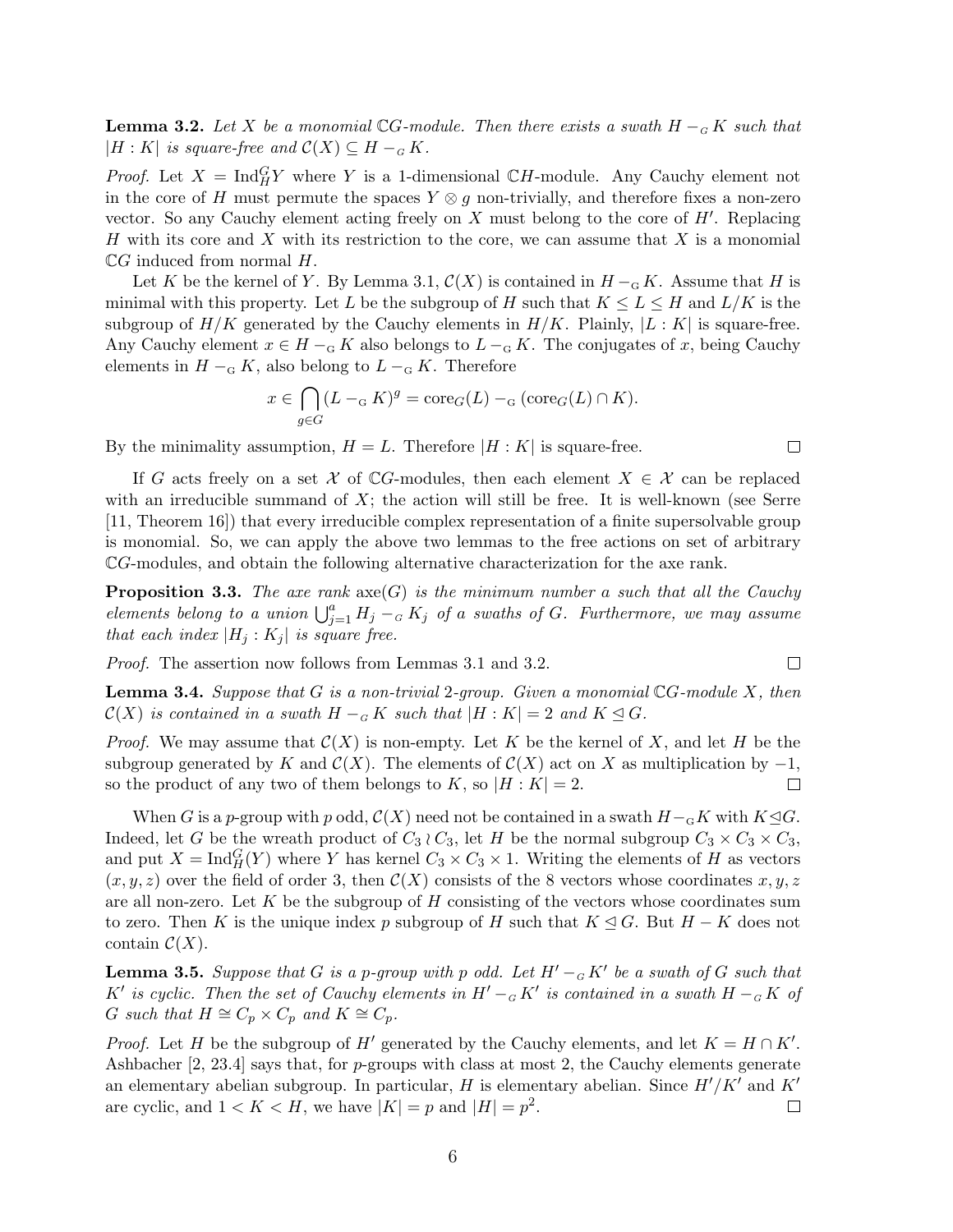### 4 Supersolvable groups of low axe and saw rank

Using swaths, the rank 1 case of Conjecture 1.1 is very easy. Indeed, we can now give a quicker proof of Proposition 2.8. Trivially, (d) implies (c). By Lemma 2.1, (c) implies (a). As noted before, (a) implies (b) by Lemma 2.2. Assume (b). By Proposition 3.3, the Cauchy elements of G all belong to some swath  $H - G K$ . Since K is trivial, the normal subgroup H of G is cyclic. We have deduced (d), and the argument is complete.

**Theorem 4.1.** Suppose that G is a p-group. Then  $\operatorname{axe}(G) = 2$  if and only if  $\operatorname{ saw}(G) = 2$ .

*Proof.* By Theorem 2.8, it suffices to show that  $\operatorname{axe}(G) \leq 2$  if and only if  $\operatorname{ saw}(G) \leq 2$ . One direction is immediate from Lemma 2.2. For the other direction, suppose that  $axe(G) \leq 2$ . Let C be the set of Cauchy elements of C. By Proposition 3.3, we can write

$$
\mathcal{C} \subseteq (H_1 - G K_1) \cup (H_2 - G K_2)
$$

where  $|H_1: K_1| = p = |H_2: K_2|$ .

First, let us assume that  $p \neq 2$ . If  $|K_1| = 1 = |K_2|$ , then  $H_1$  and  $H_2$  are normal cyclic groups of order p, and  $C \cup \{1\} = H_1 \cup H_2$ . Hence G is cyclic and saw $(G) = 1$ . Suppose that  $|K_1| = 1 \neq |K_2|$ . Then  $|H_1| = p$ . All the Cauchy elements of  $K_2$  belong to  $H_1$ , so  $H_1$  is the unique subgroup of  $K_2$  with order p. So  $K_2$  is cyclic. (See the comment at the end of Section 2). By Lemma 3.5, we may assume that  $H_2 \cong C_p \times C_p$ . The normal series  $1 \triangleleft H_1 \triangleleft H_2 \trianglelefteq G$ refines to a chief series with rank 2. So saw $(G) \leq 2$ .

Now consider the case where both  $K_1$  and  $K_2$  are non-trivial. The intersection  $\mathcal{C} \cap K_1 \cap K_2$ is empty, so  $K_1 \cap K_2$  is trivial. The subgroup  $H_1 \cap K_2$  owns all the Cauchy elements of  $K_2$  and is isomorphic to a subgroup of the cyclic group  $H_1/K_1$ . Therefore  $K_2$  has a unique subgroup of order p. Again  $K_2$  is cyclic. Similarly,  $K_1$  is cyclic. As before, we may assume that  $H_1$ and  $H_2$  are isomorphic to  $C_p \times C_p$ . But  $K_1$  and  $K_2$  are both contained in  $H_1$  and are both contained in  $H_2$ , so  $H_1 = K_1 K_2 = H_2$ . The normal series  $1 \triangleleft Z(G) \cap H_1 \triangleleft H_1 \trianglelefteq G$  refines to a chief series with rank 2. The case  $p \neq 2$  is finished.

Now assume that  $p = 2$ . By Lemma 3.4, we may assume that  $K_1$  and  $K_2$  are normal in G. When both  $K_1$  and  $K_2$  are trivial, the argument is the same for odd p. Supposing that only  $K_1$  is trivial, then  $H_1$  is the unique subgroup of order 2 in  $K_2$ . It follows that the normal series  $1 \triangleleft H_1 \trianglelefteq K_1 \triangleleft H_2 \trianglelefteq G$  refines to a chief series with rank 2.

Finally, supposing that both  $K_1$  and  $K_2$  are non-trivial, then they own central involutions  $c_1$  and  $c_2$ , respectively. Furthermore,  $c_1$  and  $c_2$  are distinct because  $K_1$  and  $K_2$  intersect trivially. By Lemma 2.1, G does not contain an elementary abelian subgroup of rank 3. So  $\mathcal{C} \subseteq \langle c_1, c_2 \rangle$  and, once again, saw $(G) = 2$ .  $\Box$ 

In the above proof, the separation of the cases  $p > 2$  and  $p = 2$  was necessary because the Cauchy elements do not need to generate a subgroup of exponent 2 when G is a 2-group. For example, the group  $G = D_8$ , the dihedral group of order 8, is such a group and has axe and saw rank 2.

Let us now discuss the  $p$ -groups with saw rank 2. By Lemma 2.7, such groups have rank 2, and when  $p > 2$  all of its subgroups are generated by 2 elements. Using Blackburn's work on these groups, we prove the following:

**Proposition 4.2.** For odd p, a p-group of saw rank 2 is either meta-cyclic or a 3-group of maximal class.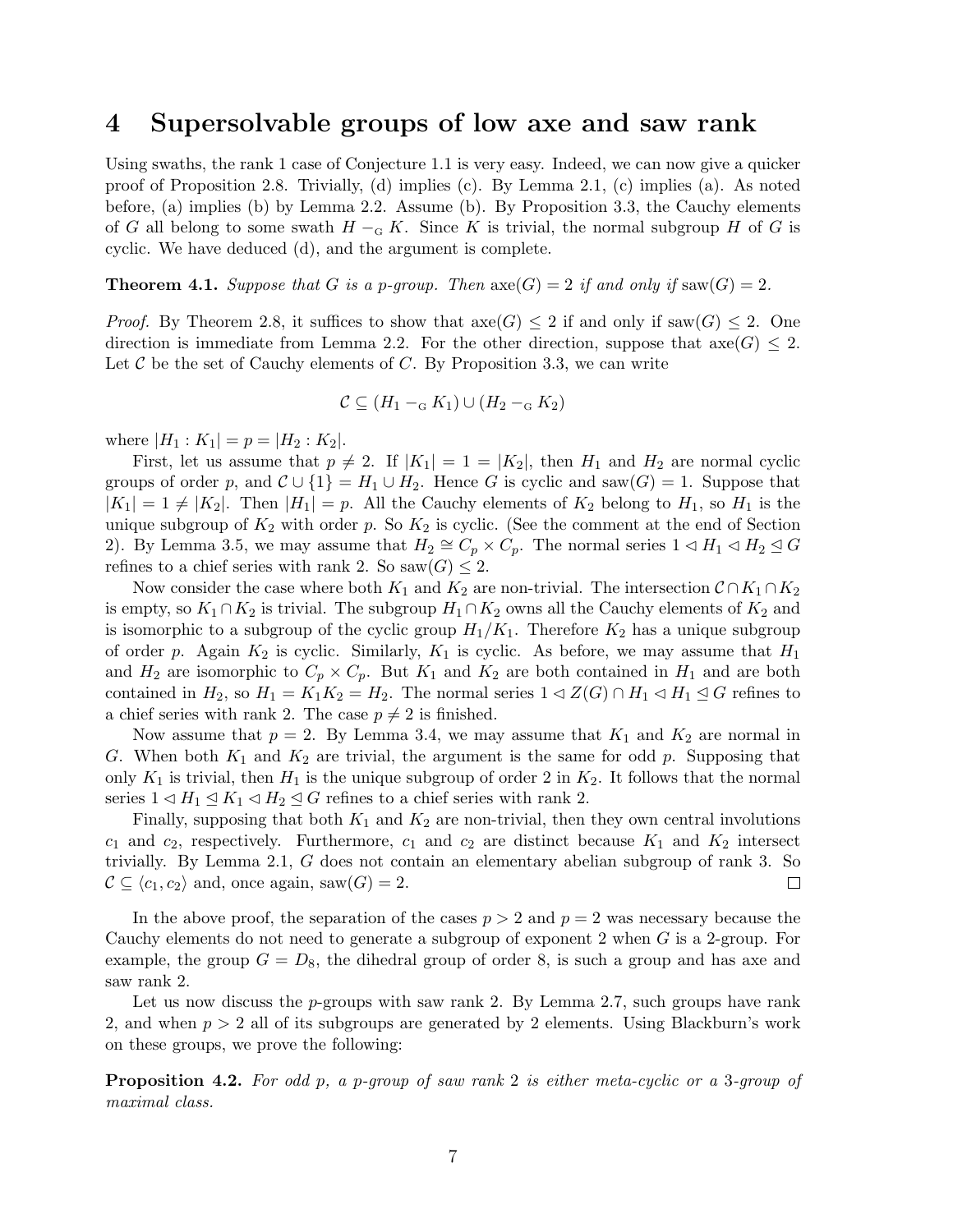*Proof.* Theorem 4.2 in [4] tells us immediately that, given a p-group G of order greater than or equal to  $p^6$  such that each subgroup of order  $p^4$  is generated by two elements, then G is either meta-cyclic or a 3-group of maximal class. For smaller groups, we use the fact that the groups of saw rank 2 cannot include a subgroup of order  $p^3$  and exponent p. For groups of order  $p^5$ , this observation disposes of the exceptional cases given in [4, Theorem 4.2]. For  $p$ -group G with saw rank 2 of order less than  $p^5$ , [4, Theorem 3.2] implies that if G is not meta-cyclic, then G is a group of order  $3<sup>4</sup>$  and of maximal class. (This is the group mentioned in the introduction as an example of a non-meta-cyclic group of saw rank 2).  $\Box$ 

For 2-groups, the situation is more complicated. A simple example,  $G = Q_8$ , the quaternion group of order 8, shows that the number of generators may be more than the saw rank. (In this case saw rank is 1, whereas the number of generators is 2.)

By Proposition 2.7 and Theorem 2.8, we know that the groups with saw rank 2 must have  $rk(G) = 2$ . On the other hand, there are groups with rank 2 with saw rank strictly bigger than 2. We give an example of such group after the following proposition.

**Proposition 4.3.** Let G be a 2-group with saw(G) = 2. Then the subgroup generated by the Cauchy elements has an index 2 subgroup that is cyclic or generalized quaternion.

*Proof.* Let G be a 2-group of saw rank 2, and let  $\Omega(G)$  denote the subgroup generated by the Cauchy elements in G. By Lemma 2.1,  $\Omega(G)$  has saw rank 1 or 2. If  $G_* : 1 \triangleleft G_1 \triangleleft \cdots G_{n-1} \triangleleft G_n =$  $\Omega(G)$  is a cyclic series for  $\Omega(G)$  with  $\text{rk}(G_*) = \text{sam}(\Omega(G))$ , then the top section must include a Cauchy element, so  $G_{n-1}$  must be cyclic or generalized quaternion.  $\Box$ 

**Example 4.4.** Let G be the central product of  $D_8$  with  $Q_8$ . This is the quotient group of  $D_8 \times Q_8$  with kernel  $\langle c_1 c_2 \rangle$  where  $c_1$  and  $c_2$  are central elements of order 2 in  $D_8$  and  $Q_8$ . Let a and b be involutions generating  $D_8$ , and let c and d be generators of  $Q_8$ . The elements a, b, abc, abd are Cauchy elements and they generate G. On the other hand, every subgroup  $H \leq G$  of index 2 fits into a central extension of the form  $0 \to \mathbb{Z}/2 \to H \to (\mathbb{Z}/2)^3 \to 0$ which shows that H has  $rk(H) \geq 2$ . Hence, no index 2 subgroup of G is cyclic or generalized quaternion.

The classification of groups with saw rank two seems to be manageable problem. This might serve as a first step for the classification of groups with rank 2, which is recognized as a difficult problem.

### 5 The exponent  $p$  case, and related cases

In Proposition 5.4, we return to the case of Conjecture 1.1 originally raised (as a question) by Ray, namely the case where G has exponent  $p$ . But that case is more general than it appears to be, since Proposition 5.5 says that the case of a regular  $p$ -group reduces to the exponent p case. In Theorem 5.9, we show that the conjecture holds for a certain class of non-regular p-groups.

Throughout this section, we let  $G$  be a p-group, and we write

$$
a = \mathrm{axe}(G), \qquad s = \mathrm{ saw}(G).
$$

Our conjectured equality is  $a = s$ . Lemma 2.2 already tells us that  $a \leq s$ . We seek to prove the reverse inequality.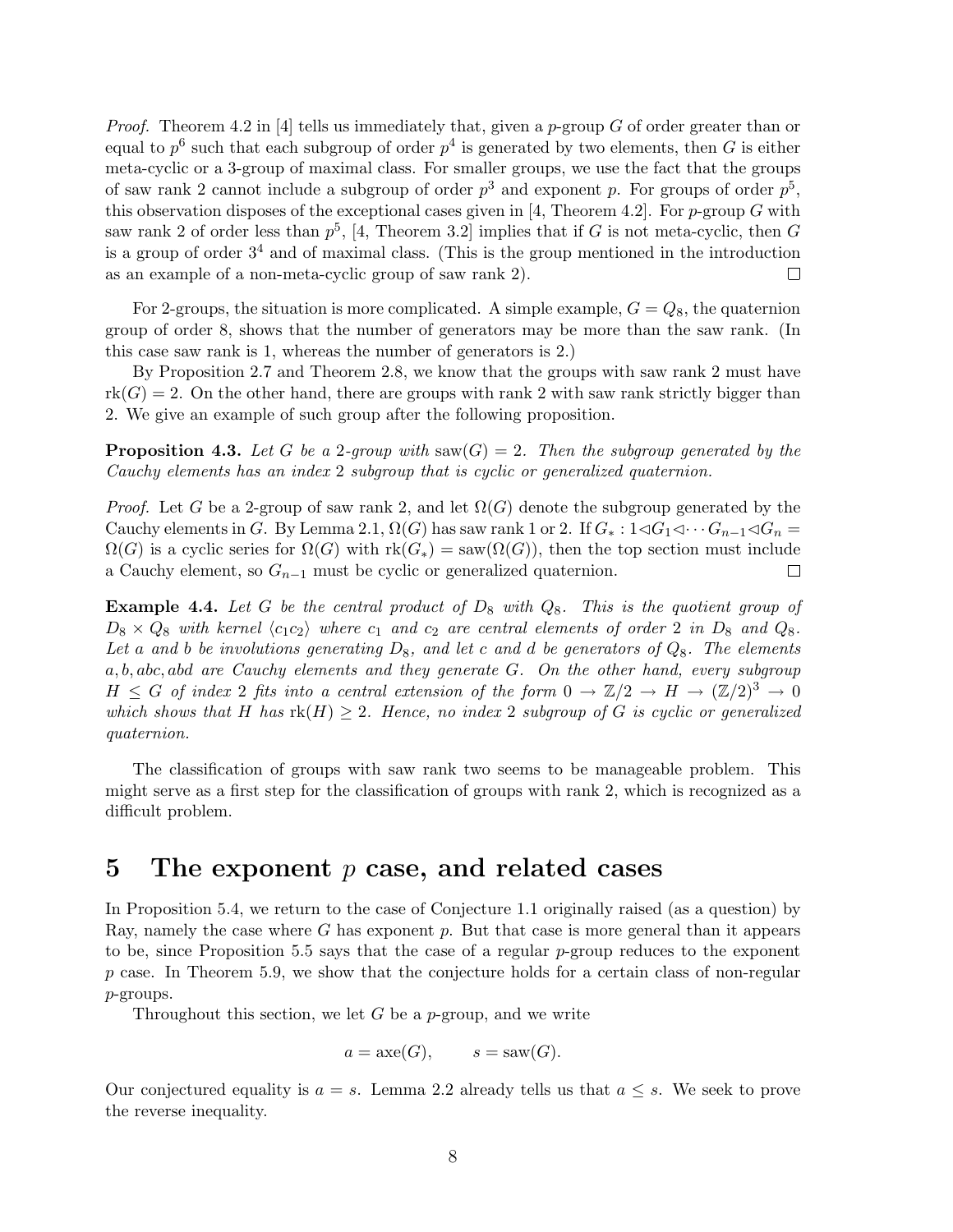Suppose that  $exp(G) = p$ . Then  $|G| = p^s$ . Proposition 5.4, below, implies that if  $s \leq p+2$ , then  $a = s$ . To prove it, we first need a technical definition and some lemmas. Let us say that G is **inductible** provided, whenever G acts freely on a set consisting of a irreducible CG-modules, at least of them is 1-dimensional.

**Lemma 5.1.** Suppose that  $exp(G) = p$ . If G is inductible and  $ave(H) = saw(H)$  for every maximal subgroup  $H$  of  $G$ , then  $a = s$ .

*Proof.* Let G act freely on a set X consisting of a irreducible  $\mathbb{C}G$ -modules one of which, say X, is 1-dimensional. The kernel K of X has order  $p^{s-1}$ . If  $s \neq 1$ , then K acts freely on the set of restrictions of  $\mathcal{X} - \{X\}$ . We have  $s - 1 = \text{saw}(K) = \text{axe}(K) \leq a - 1$ .  $\Box$ 

**Lemma 5.2.** Suppose that  $exp(G) = p$ . If every subgroup of G is inductible, then  $a = s$ .

Proof. This follows from Lemma 5.1 via an inductive argument.

 $\Box$ 

**Lemma 5.3.** Suppose that  $exp(G) = p$ . If  $a \leq p+1$ , then G is inductible.

*Proof.* It suffices to show that whenever G acts freely on a set  $X$  of monomial CG-modules all of dimension greater than unity, we have  $|\mathcal{X}| \geq p+2$ . Consider an element  $X \in \mathcal{X}$ , and let  $H -_{\mathcal{G}} K$  be a swath such that  $|H : K| = p$  and  $\mathcal{C}(X) \subseteq H -_{\mathcal{G}} K$ . Since  $H \neq G$ , we have

$$
|\mathcal{C}(X)| \le p^{s-1} - p^{s-2}.
$$

On the other hand,  $\bigcup_{X \in \mathcal{X}} C(X) = G - \{1\}$ , hence

$$
|\mathcal{X}|(p^{s-1} - p^{s-2}) \ge p^s - 1.
$$

But G is non-abelian, so  $s \geq 3$ . Therefore  $|\mathcal{X}|(p-1) \geq p^2$ , that is to say,  $|\mathcal{X}| \geq p+2$ .  $\Box$ 

**Proposition 5.4.** Suppose that  $exp(G) = p$ . If  $a \neq s$ , then  $p + 1 < a < s$ .

Proof. This is immediate from Lemmas 5.2 and 5.3.

Recall that a p-group is said to be **regular** provided, for all elements x and y, and any  $n = p^{\alpha}$ , we have  $(xy)^n = x^n y^n s$  where s is a product of n-th powers of elements of the derived group of  $\langle x, y \rangle$ . Regular p-groups are discussed in Hall [7, Section 12.4]. We mention that every p-group with nilpotency class less than  $p$  is regular. In particular, every p-group of order at most  $p^p$  is regular.

As noted in Hall [7, Theorem 12.4.5], the Cauchy elements of a regular  $p$ -group  $G$ , together with the identity element, comprise a normal subgroup  $G_p$  of  $G$ .

**Proposition 5.5.** Suppose that G is regular. If  $\operatorname{axe}(G_p) = \operatorname{ saw}(G_p)$ , then  $a = s$ .

*Proof.* The normal series  $1 \leq G_p \leq G$  refines to a chief series with rank saw $(G_p)$ . Hence  $s \leq \text{saw}(G_p)$ . By Lemma 2.1,  $\text{axe}(G_p) \leq a$ .  $\Box$ 

Therefore, if Conjecture 1.1 holds for all groups of exponent  $p$ , then it holds for all regular p-groups. Furthermore, Propositions 5.4 and 5.5 imply:

Corollary 5.6. If  $|G| \leq p^p$ , then  $a = s$ .

 $\Box$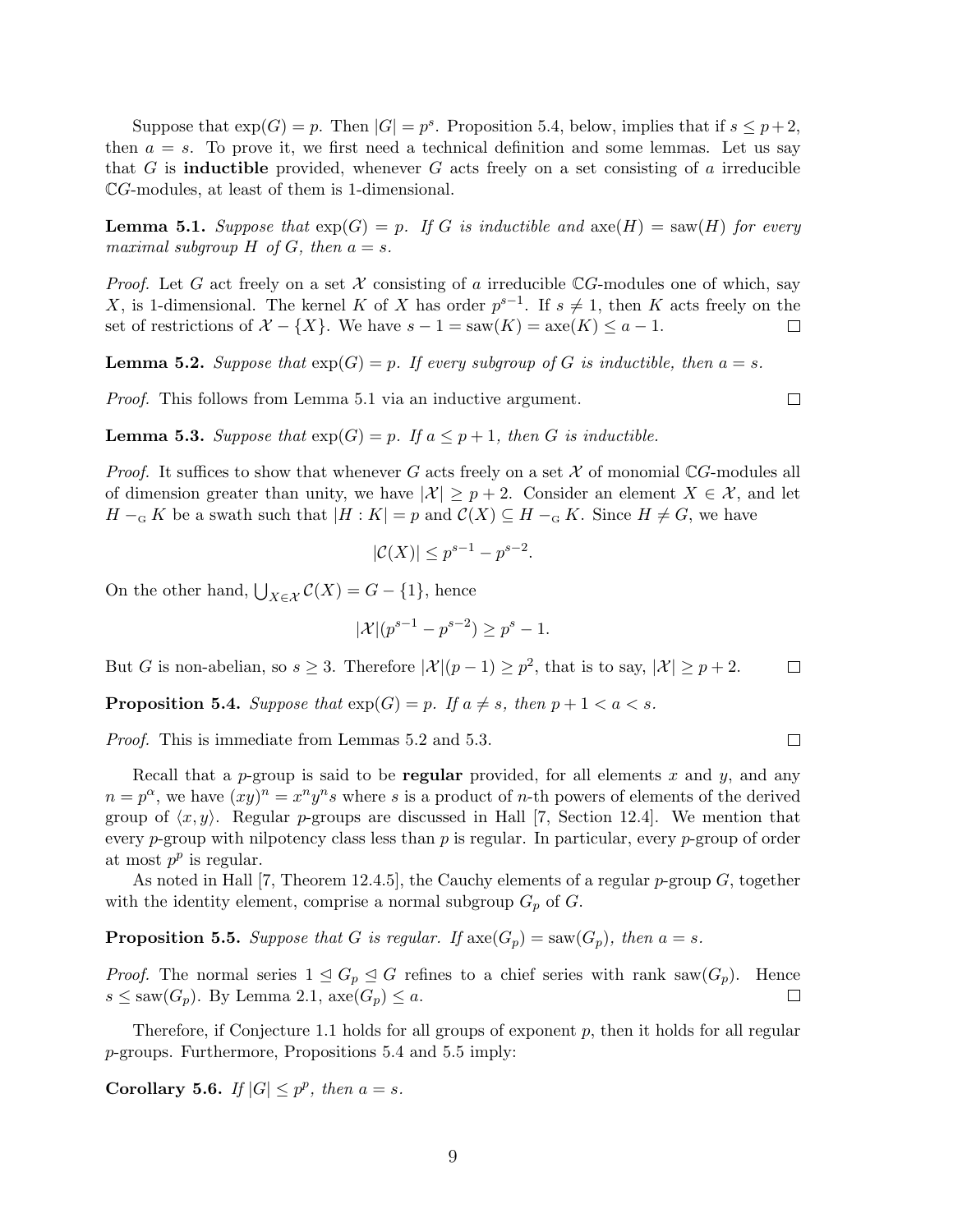An example of a non-regular p-group is the wreath product  $C_p \wr C_p$ . Indeed,  $C_p \wr C_p$  is generated by two Cauchy elements but, on the other hand, observing that  $C_p \wr C_p$  is isomorphic to the Sylow p-subgroups of the symmetric group  $S_{p^2}$ , we see that  $\exp(C_p \wr C_p) = p^2$ . As a special case of Theorem 5.9, below,  $\operatorname{axe}(C_p \wr C_p) = p = \operatorname{ saw}(C_p \wr C_p)$ . Again, we put part of the proof in some preliminary lemmas.

**Lemma 5.7.** Suppose that G is a semidirect product EC where  $|C| = p$  and the normal subgroup  $E$  is elementary abelian. Then any irreducible  $\mathbb{C}G$ -module of dimension greater than unity is induced from an irreducible CE-module.

*Proof.* It is well-known that the assertion still holds when  $E$  is replaced by any abelian subgroup of index p. We give a short proof for completeness. Let X be a simple  $\mathbb{C}G$  module of dimension greater than unity, and let Y be a 1-dimensional summand of  $\operatorname{Res}_{E}^{G}(X)$ . By Frobenius Reciprocity, X must be summand of  $\text{Ind}_{E}^{G}(Y)$ . But the dimension of X is divisible by p, hence  $X \cong \text{Ind}_{E}^{\widetilde{G}}(Y)$ .  $\Box$ 

**Lemma 5.8.** Suppose that  $G = EC$  as in the previous lemma. Regard E as a vector space over the field  $\mathbb{F}_p$  of order p, and hence regard E as an  $\mathbb{F}_pC$ -module. Then G has exponent p if and only if no direct summand of the  $\mathbb{F}_pC$ -module E is free.

*Proof.* We may assume that E is indecomposable as an  $\mathbb{F}_pC$ -module. It is well-known that the free  $\mathbb{F}_p C$ -module of rank unity has a unique composition series  $0 < M_1 < ... < M_p = \mathbb{F}_p C$ where  $\dim(M_d) = d$ . Furthermore, each  $M_d$  is indecomposable, and every indecomposable  $\mathbb{F}_p$ C-module is isomorphic to one of the modules  $M_d$  (see, for instance, Landrock [8, Section I.8]). Write  $E \cong M_d$ , and identify G with the subgroup  $M_dC$  of  $M_pC$ . We are to show that  $\exp(G) = p$  if and only if  $d < p$ .

The elements of  $M_pC$  can be written in the form  $(x_1, ..., x_p)g^{\alpha}$  with  $x_k \in \mathbb{F}_p$ ; the group operation is given by

$$
(x_1, ..., x_p)g^{\alpha}(y_1, ..., y_p)g^{\beta} = (x_1 + y_{1+\beta}, ..., x_p + y_{p+\beta})g^{\alpha}g^{\beta}.
$$

Here, the subscripts are interpreted modulo p. The Frattini subgroup of  $M_pC$  is the abelian group  $M_{p-1}$ , which consists of the elements of the form  $(x_1, ..., x_p)$  such that  $x_1 + ... + x_p = 0$ . We have

$$
((x_1, ..., x_p)g^{\alpha})^p = (x, ..., x),
$$

where  $x = x_1 + ... + x_p$ . So  $M_pC - M_{p-1}C$  is precisely the set of elements of order  $p^2$ . In particular, the group  $E = M_dC$  has exponent p if and only if  $d < p$ .  $\Box$ 

**Theorem 5.9.** Suppose that G has an elementary abelian p-subgroup with index  $p$ . Write  $|G| = p^n$ . If  $\exp(G) = p$ , then  $a = n = s$ , otherwise  $a = n - 1 = s$ .

*Proof.* Write  $n = e + 1$ . Let E be an elementary abelian subgroup of G with  $|E| = p^e$ . By Lemmas 2.2, 2.1 and Proposition 2.5,

$$
e + 1 \ge s \ge a \ge \text{axe}(E) = e = \text{ saw}(E).
$$

Our task is to show that if  $exp(G) = p$  then  $a = e + 1$ , otherwise  $s = e$ . We may assume that  $G - E$  owns a Cauchy element g, since otherwise  $s = e$ . Writing C for the subgroup generated by g, then  $G = EC$  as a semidirect product.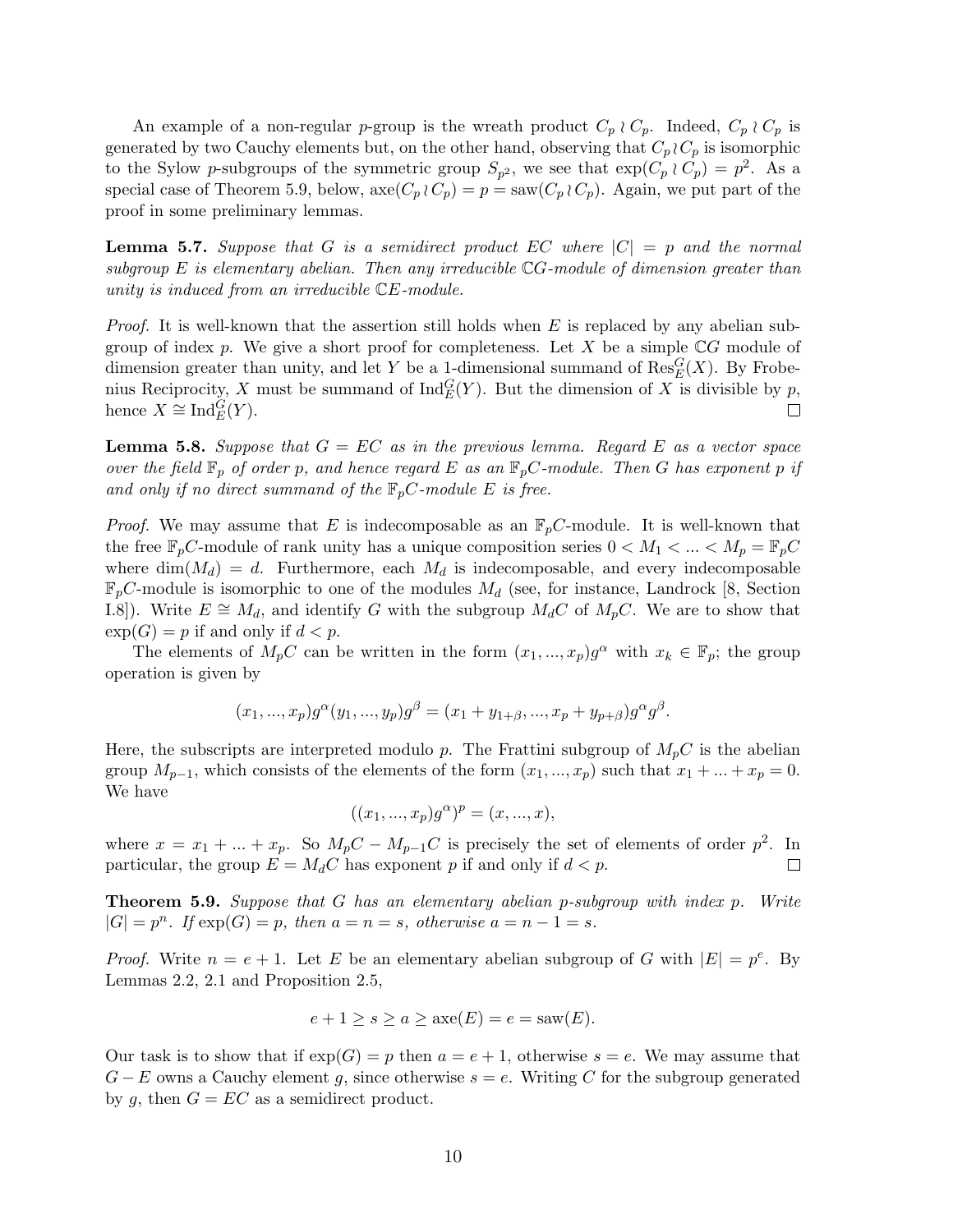Suppose that  $\exp(G) = p$ . The element g does not act freely on any CG-module induced from E. By Lemma 5.7, G is inductible. By an inductive argument on e, we have  $\operatorname{axe}(H)$  = saw(H) for every proper subgroup H of G. Lemma 5.1 now yields  $a = s = e + 1$ .

Now suppose that  $exp(G) \neq p$ . As in Lemma 5.8, we regard E as an  $\mathbb{F}_pC$ -module. First, consider the case where E is indecomposable. Lemma 5.8 tells us that  $E \cong M_p$ . (Thus, we are now dealing with the case  $G \cong M_pC \cong C_p \wr C_p$ . Let f be any element of G with order  $p^2$ . Using the above formula for the group operation, an easy calculation shows that the conjugacy class of f is the coset  $M_{p-1}f$ . So every element of  $\langle M_{p-1}f \rangle - M_{p-1}$  has order  $p^2$ , and

$$
rk(M_1 \lhd \ldots \lhd M_{p-1} \lhd \langle M_{p-1}f \rangle \lhd M_pC) = p.
$$

We have shown that  $s \leq p$  when E is indecomposable. In fact, we must have equality  $s = a = p$ .

For the general case  $G = EC$ , Lemma 5.8 allows us to write  $E = M \oplus N$  as a direct sum of  $\mathbb{F}_p$ C-modules, where M is free of rank unity. As we saw above, the quotient group  $G/N$  has a chief series where one of the factors is non-Cauchy. So the normal series  $1 \leq N \leq G$  refines to a chief series with rank e. Again, we have shown that  $s \le e$  and, again, we must have equality  $s = a = e$ .  $\Box$ 

#### 6 Special classes associated to free linear actions

Let G be a finite group and M a  $\mathbb{Z}G$ -lattice (a  $\mathbb{Z}$ -free  $\mathbb{Z}G$ -module). Let  $H^*(G,M)$  denote the cohomology of G in twisted coefficients M. In particular,  $H^2(G,M)$  denotes the equivalence classes of factor sets  $f: G \times G \to M$ . Recall that, for every subgroup  $H \leq G$ , the inclusion map gives rise to the restriction map  $\text{Res}_{H}^{G}: H^{*}(G, M) \to H^{*}(H, M)$ .

**Definition 6.1.** A cohomology class  $\alpha \in H^2(G,M)$  is called as a special class if  $\operatorname{Res}^G_H \alpha \neq 0$ for all cyclic subgroups H in G.

Special classes appear in many contexts. Given a group extension of the form

$$
0 \to M \to \Gamma \to G \to 1,
$$

it is known that  $\Gamma$  is torsion free if and only if the associated cohomology class  $\alpha \in H^2(G, M)$ is a special class (see, for instance, [14]). These types of extensions appear as short exact sequences of fundamental groups associated to a free action on a torus.

The most common appearance of special classes is in the study of compact flat manifolds (Riemannian manifolds with zero curvature). It is well known that  $\Gamma$  is isomorphic to the fundamental group of such a manifold if and only if it fits into an extension  $0 \to M \to \Gamma \to$  $G \to 1$  where G is finite and M is a free abelian and maximal abelian in  $\Gamma$  (see Charlap [5]). Such a group  $\Gamma$  is called a **Bieberbach group**. The group G is the holonomy group of the corresponding manifold. The condition that  $M$  is a maximal abelian subgroup is equivalent to M being a faithful ZG-lattice. In fact, given an arbitrary ZG-lattice M with kernel  $K \leq G$ and a special extension (extension with associated class special)  $0 \to M \to \Gamma \to G \to 1$ , the group extension

$$
0\to M\to A\to K\to 1
$$

is necessarily abelian (see, for instance, Theorem 5 in [14]), so  $\Gamma$  fits into an extension

$$
0 \to A \to \Gamma \to G/K \to 1
$$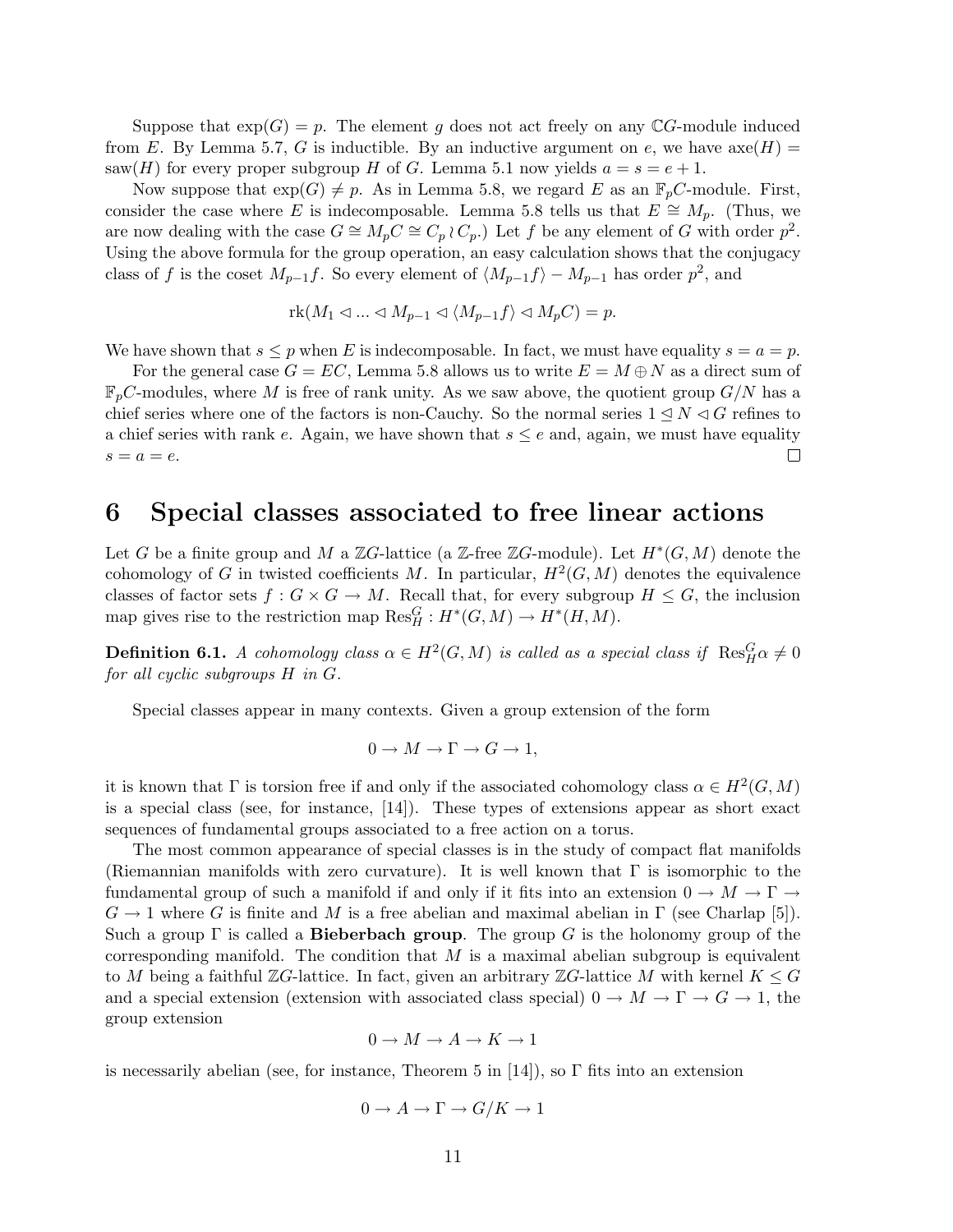where A is now maximal abelian in Γ. Therefore, for any  $\mathbb{Z}G$ -lattice M, the extension group Γ of a special extension is a Bieberbach group.

In fact, we have:

**Proposition 6.2.** Let G be a finite group and M a  $\mathbb{Z}G$ -lattice. Then the following are equivalent:

- (i) There is a special class  $\alpha \in H^2(G, M)$ .
- (ii) There is an extension  $0 \to M \to \Gamma \to G \to 1$  where  $\Gamma$  is torsion free.
- (iii) The group G acts freely on a torus  $X = T^n$  where  $H_1(X, \mathbb{Z}) \cong M$  as a  $\mathbb{Z}G$ -module.

*Proof.* For (i)  $\Leftrightarrow$  (ii) and (iii)  $\Rightarrow$  (i), see [14]. We only need to show (ii)  $\Rightarrow$  (iii). By the above discussion,  $\Gamma$  is a Bieberbach group, so  $\Gamma$  imbeds into the group of isometries of  $\mathbb{R}^n$  where  $n = \dim M$  (see [3]). Since M acts as translations,  $\mathbb{R}^n / M = T^n$ , and the group  $G = \Gamma / M$  acts freely on  $\mathbb{R}^n/M$ .  $\Box$ 

Unlike the case of free actions on products of spheres, for every finite group  $G$ , we can find a free G-torus. In other words, for every group G, there is a suitable M such that  $H^2(G, M)$ has a special class. In fact, if we take  $M$  as the direct sum of all induced modules  $\text{Ind}_{C}^{G}\mathbb{Z}$  over all cyclic subgroups  $C \leq G$ , we have

$$
H^2(G, M) \cong \bigoplus_C H^2(C, \mathbb{Z}) \cong \bigoplus_C H^1(C, \mathbb{Q}/\mathbb{Z}) \cong \bigoplus_C \text{Hom}(C, \mathbb{Q}/\mathbb{Z}).
$$

So, by picking nontrivial homomorphisms for each cyclic subgroup, we can form a special class in  $H^2(G, M)$ . But this is not the most efficient way to get such a class, since M is usually very big. In general, it is a difficult problem to find the minimal dimension of  $M$  for a given holonomy group G.

In the rest of this section we show that axe-saw conjecture is related to a form of this minimal dimension problem. We consider the case where  $M$  is a permutation module. Recall that a module is a permutation module if it is a direct sum of modules of the form  $\text{Ind}_{H}^{G} \mathbb{Z}$ . We write  $M \cong \bigoplus_{i=1}^k \text{Ind}_{H_i}^G \mathbb{Z}$ . Notice that the Z-rank of  $M^G$  is equal to k, the number of summands in M.

Question 6.3. Let G and M be as above. If there is a special class in  $H^2(G, M)$ , does it follow that  $\text{ saw}(G) \leq k$  ?

It is known that the answer is affirmative when G is abelian (see [1], [14]). We shall show below that an affirmative answer to this question implies the axe-saw conjecture.

Let G be a finite group and H a subgroup of G. Let  $Y \in Hom(H, \mathbb{C}^{\times})$  be a 1-dimensional representation of H and let  $X = \text{Ind}_{H}^{G} Y$ . Recall that there is an isomorphism

$$
\mathrm{Hom}(H,\mathbb{C}^{\times}) \stackrel{\cong}{\longrightarrow} H^2(H,\mathbb{Z})
$$

which maps each 1-dimensional representation to its first Chern class (see page of 67 of [12]). Let  $\gamma$  denote the first Chern class of Y. Note that the above isomorphism commutes with restrictions. Hence,  $\text{Res}_{C}^{H} \text{ch}_{1}(Y) = \text{ch}_{1}(\text{Res}_{C}^{H}(Y))$  for any subgroup C of H. In fact, this last identity holds more generally for higher dimensional representations as well.

We want to define a class in  $H^2(G, \text{Ind}_H^G \mathbb{Z})$  associated to a given  $\gamma$  in  $H^2(H, \mathbb{Z})$ . This can be done using Shapiro's Lemma, which states that

$$
H^*(H,\mathbb{Z}) \stackrel{\cong}{\longrightarrow} H^*(G,\mathrm{Ind}_H^G\mathbb{Z})
$$

for every subgroup H in G. Let  $\alpha$  be the image of  $\gamma$  under Shapiro's isomorphism.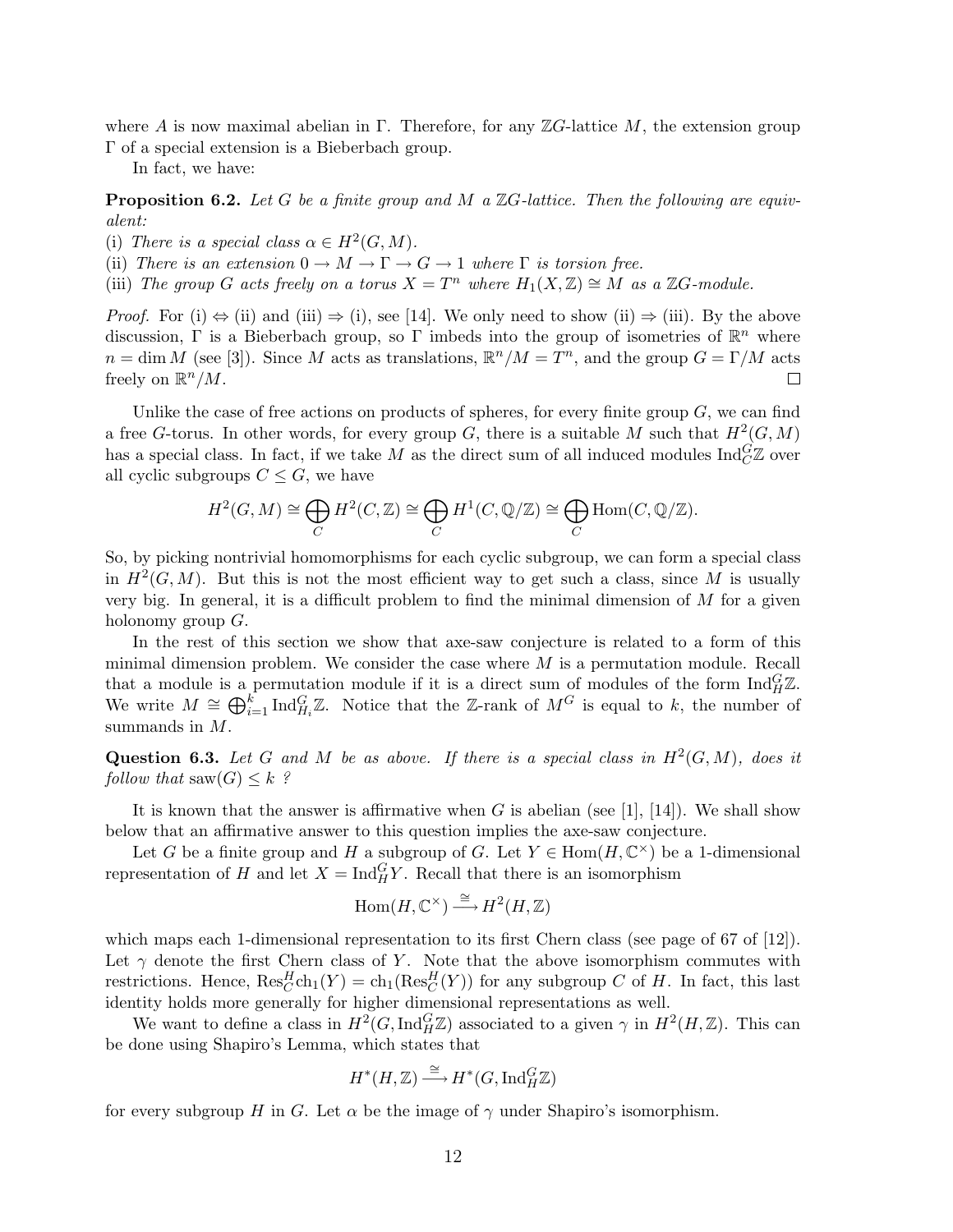**Lemma 6.4.** If g is a Cauchy element which acts freely on X, then  $\text{Res}_{\leq g>\alpha}^G \neq 0$ .

*Proof.* Let us denote the cyclic subgroup generated by q by C. By Lemma 3.1, the element q lies in the core of H, so  $C \cap H^x = C$  for every  $x \in G$ . Now, consider the following double coset formula, where  $E$  denotes the set of coset representatives:

$$
\operatorname{Res}_{C}^{G} \operatorname{Ind}_{H}^{G} \mathbb{Z} = \bigoplus_{x \in E} \operatorname{Ind}_{C \cap H^{x}}^{C} \operatorname{Res}_{C \cap H^{x}}^{H^{x}} \mathbb{Z}
$$

where the right-hand side simplifies to  $\bigoplus_{x \in E} \text{Res}_{C}^{H^{x}} \mathbb{Z}$ . Hence, we can write

$$
\mathrm{Res}_{C}^{G} \alpha = \bigoplus_{x \in E} \mathrm{Res}_{C}^{H^{x}} \gamma^{x}.
$$

Notice that  $\text{Res}_{C}^{H} \alpha$  is nonzero if one of the components is zero. By considering the component corresponding to  $x = 1$ , we see that it suffices to show  $\text{Res}_{C}^{H} \gamma \neq 0$ .

Since C acts freely on Y, the restricted module  $\text{Res}_C^G Y$  is non-trivial, hence  $\text{ch}_1(\text{Res}_C^H Y)$  is non-trivial. By the naturality of Chern isomorphism, we conclude that

$$
\text{Res}_{C}^{H}\gamma = \text{Res}_{C}^{H}[\text{ch}_{1}(Y)] = \text{ch}_{1}[\text{Res}_{C}^{H}Y] \neq 0.
$$

Observe that the converse of the lemma does not hold in general. To see this, observe that, for a prime order cyclic subgroup C, the restriction  $\text{Res}_{C}^{G} \alpha$  is non-zero if at least one of the terms in the double coset formula is non-zero. The terms in the double coset formula correspond to first Chern classes of summands of  $\mathrm{Res}_{C}^{G}X,$  and we have

$$
\operatorname{Res}_{C}^{G} X = \operatorname{Res}_{C}^{G} \operatorname{Ind}_{H}^{G} Y = \bigoplus_{x \in E} \operatorname{Ind}_{C \cap H^{x}}^{C} \operatorname{Res}_{C \cap H^{x}}^{H^{x}} Y^{x}.
$$

For C to act freely on X, all these summands must be non-trivial. So, in general  $\text{Res}_{C}^{G} \alpha \neq 0$ does not imply that  $C$  acts freely on  $X$ .

Now, let  $\mathcal{X} = \{X_1, \ldots, X_k\}$  be a set of monomial representations and  $\{H_1, \ldots, H_k\}$  the set of subgroups such that  $X_i = \text{Ind}_{H_i}^G Y_i$  for some  $Y_i \in \text{Hom}(G, \mathbb{C}^{\times})$ . For each i, let  $\gamma_i$  denote the first Chern class of  $Y_i$  in  $H^2(H_i, \mathbb{Z})$ , and let  $\alpha_i \in H^2(G, \mathrm{Ind}_{H_i}^G \mathbb{Z})$  be the image of  $\gamma_i$  under Shapiro's isomorphism. Putting these together we get an element

$$
\alpha_{\mathcal{X}} = (\alpha_1, \dots, \alpha_k) \in H^2(G, \bigoplus_{i=1}^n \mathrm{Ind}_{H_i}^G \mathbb{Z}).
$$

We now come to the main result of this section:

**Proposition 6.5.** If G acts freely on the set X, then  $\alpha_X$  is a special class.

*Proof.* Given a cyclic subgroup C in G, we can pick a Cauchy element g in C. Since G acts freely on  $X$ , there is at least one  $X_i$  such that g acts freely on  $X_i$ . By Lemma 6.4, we have  $\text{Res}_{\leq g>}^G \alpha_i \neq 0$ . So,  $\alpha$  restricts to  $g > \text{non-trivially. Since } \text{Res}_{\leq g>}^G = \text{Res}_{\leq g>}^G \text{Res}_{C}^G$ , it restricts non-trivially to  $C$  as well.  $\Box$ 

**Corollary 6.6.** If the answer to Question 6.3 is affirmative, then the axe-saw conjecture holds.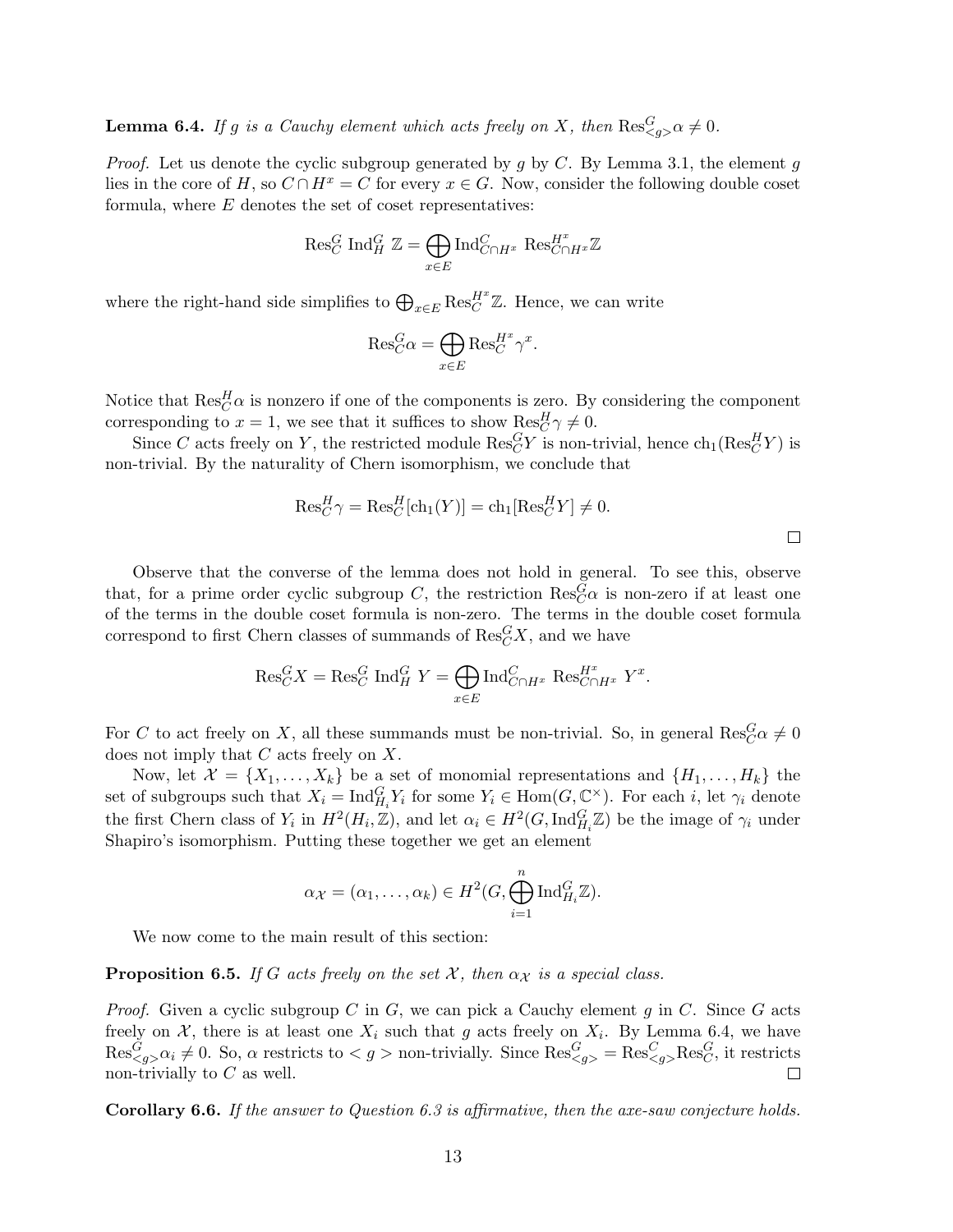Let us note some other consequences of Proposition 6.5 for Bieberbach groups.

**Corollary 6.7.** Let G be a supersolvable group with saw(G) = s. Then there is a Bieberbach group  $\Gamma$  which fits into an extension of the form  $0 \to M \to \Gamma \to G \to 0$  such that the Z-rank of the  $M^G$  is s.

*Proof.* By Lemma 2.2, we can find a free linear action on a set  $\mathcal{X}$  with  $|\mathcal{X}| = s$ . Associated with this set there is a group extension  $0 \to M \to \Gamma \to G \to 1$ , where M is a permutation module with s summands such that the extension class is special.  $\Box$ 

Notice that in the corollary, the permutation module  $M$  need not be faithful. In other words, the holonomy group of  $\Gamma$  need not be G. However, replacing M with  $M' = M \oplus \text{Ind}_{1}^{G} \mathbb{Z}$ and  $\Gamma$  with  $\Gamma'$ , where  $\Gamma'$  is the extension group of M' and G with the extension class  $\alpha' = (\alpha, 0)$ in  $H^2(G, M')$ , we obtain a Bieberbach group  $\Gamma'$  with holonomy group G, and where the Z-rank of the center  $Z(\Gamma') = M'$  is  $s + 1$ . From this it follows:

**Corollary 6.8.** Let G be a supersolvable group with  $\text{ saw}(G) = s$ . Then there is a flat Riemannian manifold  $X$  with holonomy group  $G$  such that the holonomy representation is a permutation module and the first Betti number in rational coefficients is equal to  $s + 1$ .

The converses of Proposition 6.5 and Corollary 6.6 may fail as did the converse of Lemma 6.4. As an example, let  $G = D_8$ , the dihedral group of order 8, and let  $\mathcal{X} = \{X_C \mid |C| = 2\}$ where  $X_C = \text{Ind}_C^G Y_C$  and  $Y_C$  is the non-trivial one dimensional representation of C. It is clear that  $\alpha_{\mathcal{X}}$  is a special class. But G does not act freely on  $\mathcal X$  because if g is a non-central Cauchy element of G, then it will fix a point on all  $X \in \mathcal{X}$ .

One can try to get a converse to these results by assuming that each  $X$  in  $\mathcal X$  is induced from a normal subgroup. But then, writing  $X = \text{Ind}_{H}^{G} Y$  and  $K = \text{ker } Y$ , we see that a Cauchy element acts freely on X if  $g \in H - K^x$  for all x, whereas the restriction of the corresponding cohomology class is non-zero if  $g \in H - K^x$  for some x. So, the converse still fails. However, if we assume that both  $H$  and  $K$  are normal, then the two conditions are equivalent. We call an induced representation  $X = \text{Ind}_{H}^{G} Y$  a **dinormal representation** if both H and ker Y are normal subgroups of G. Similarly, we call a class  $\alpha \in H^2(G, \text{Ind}_{H}^G \mathbb{Z})$  a **dinormal class** provided H is normal and the kernel of the associated class  $\gamma \in H^2(H, \mathbb{Z})$  is normal.

Proposition 6.9. The following are equivalent:

(i) G acts freely on  $\mathcal{X} = \{X_1, \ldots, X_k\}$  where each  $X_i$  is a dinormal representation.

(i) G acts freety on  $\lambda = {\lambda_1, ..., \lambda_k}$  where each  $\lambda_i$  is a dimormal representation.<br>
(ii) There is a special class  $\alpha = (\alpha_1, ..., \alpha_k)$  in  $H^2(G, \bigoplus_{i=1}^k \text{Ind}_{H_i}^G \mathbb{Z})$  where each  $\alpha_i$  is a dinormal class.

(iii) There exist normal subgroups  $H_i, K_i$  for  $i = 1, ..., k$  such that the quotients  $H_i/K_i$  are non-trivial and cyclic, and every Cauchy element is in  $\bigcup_{k=1}^{k}$  $(H_i - K_i).$ 

 $i=1$ 

Proof. It follows from the discussion above.

When G is a p-group of exponent p, part (iii) says that G is covered by index p sections where each  $H_i$  and  $K_i$  are normal. It is an interesting group theoretical question as to whether the non-trivial elements of a *p*-group of order  $p^s$  can be covered using less than *s* sections  $H_i - K_i$  such that  $|H_i: K_i| = p$  (no longer assuming that the  $H_i$  and  $K_i$  are normal). More generally one can ask:

 $\Box$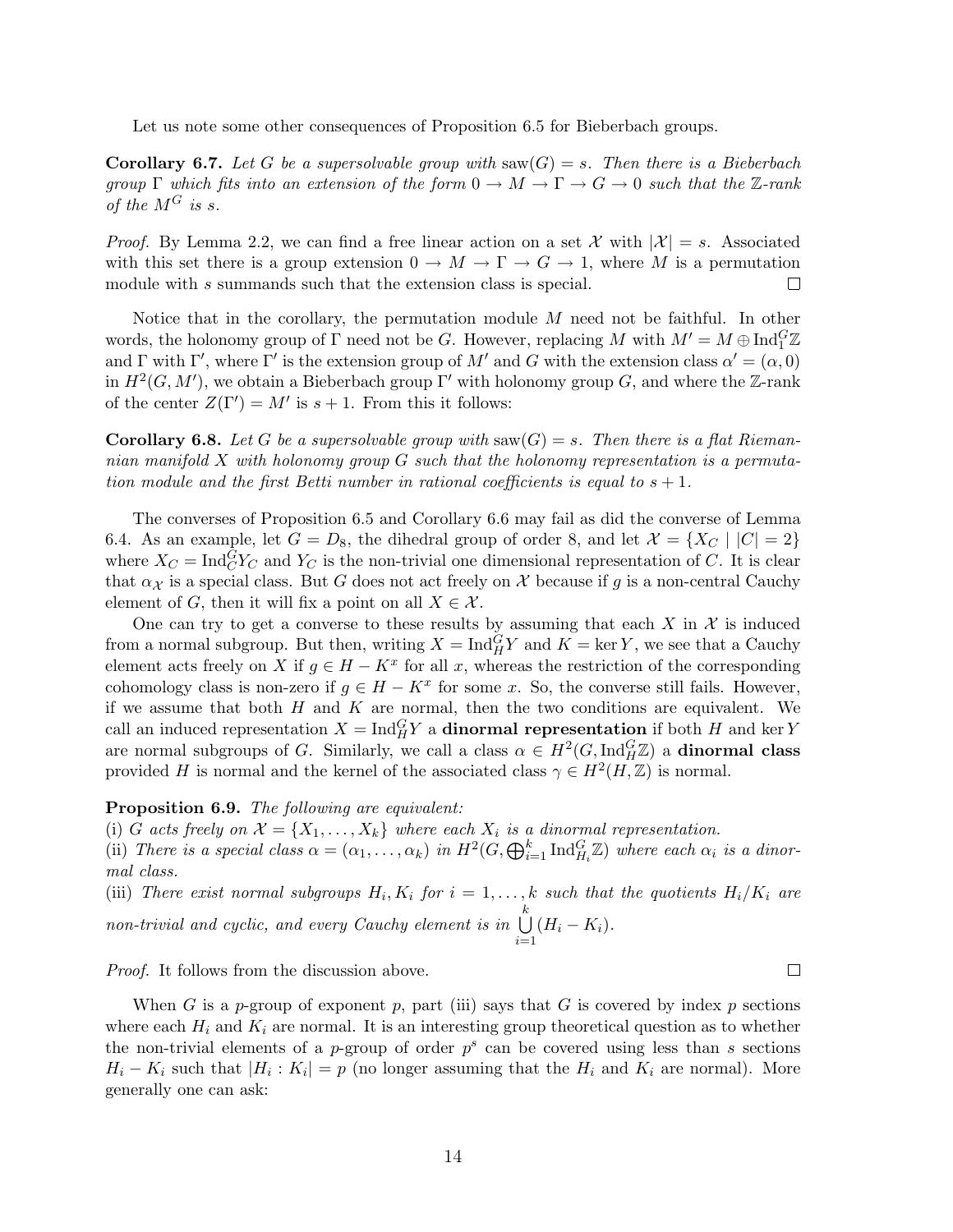**Question 6.10.** Let G be a p-group of order  $p^s$ . For  $i = 1, ..., k$ , let  $H_i$  and  $K_i$  be subgroups such that  $|H_i: K_i| = p$ . If  $\bigcup^k$  $i=1$  $(H_i - K_i) = G - \{1\}$ , then does it follow that

$$
k \ge \frac{p^t - 1}{p - 1} + s - t
$$

where t is the minimum of  $\log_p|G:K_i|$  over all i?

This question is related to earlier questions and conjectures only by its form. When the  $H_i$  and  $K_i$  are not normal, there seem to be no implications between possible answers to these questions.

# References

- [1] A. Adem and D. J. Benson. Abelian groups acting on products of spheres. Math. Z. 228 (1998), 705-712.
- [2] M. Ashbacher. Finite group Theory (Cambridge University Press, 1986).
- [3] L. Auslander and M. Kuranishi. On the Holonomy Group of Locally Euclidean Spaces. Ann. Math. 65 (1957), 411-415.
- [4] N. Blackburn. Generalizations of Certain Elementary Theorems on p-Groups. Proc. Londan Math. Soc. (3) 11 (1961), 1-22.
- [5] L. Charlap. Compact Flat Riemannian Manifolds I. Ann. Math. 81 (1965), 15-30.
- [6] R. Dotzel and G. Hamrick. p-Group Actions on Homology Spheres. Invent. Math. 62 (1981), 437-442.
- [7] M. Hall. *Theory of groups* (Chelsea, New York, 1976).
- [8] P. Landrock. Finite group algebras and their modules, London Mathematical Society Lecture Note Series, 84 (Cambridge University Press, 1983).
- [9] T. Laffey. The Minimum Number of Generators of a Finite p-Group. Bull. Londan Math. Soc. **5** (1973), 288-290.
- [10] U. Ray. Free linear actions of finite groups on products of spheres. J. Algebra 147 (1992), 456-490.
- [11] J. P. Serre. Linear Representations of Finite Groups (Springer-Verlag GTM 42, Heidelberg, 1977).
- [12] C. B. Thomas. Characteristic Classes and the Cohomology of Finite Groups (Cambridge University Press, 1986).
- [13] J. A. Wolf. Spheres of Constant Curvature (Publish or Perish, Delaware, 1984).
- [14] E. Yalçın. Group Actions and Group Extensions. Trans. A.M.S. 352 (2000), no. 6, 2689-2700.